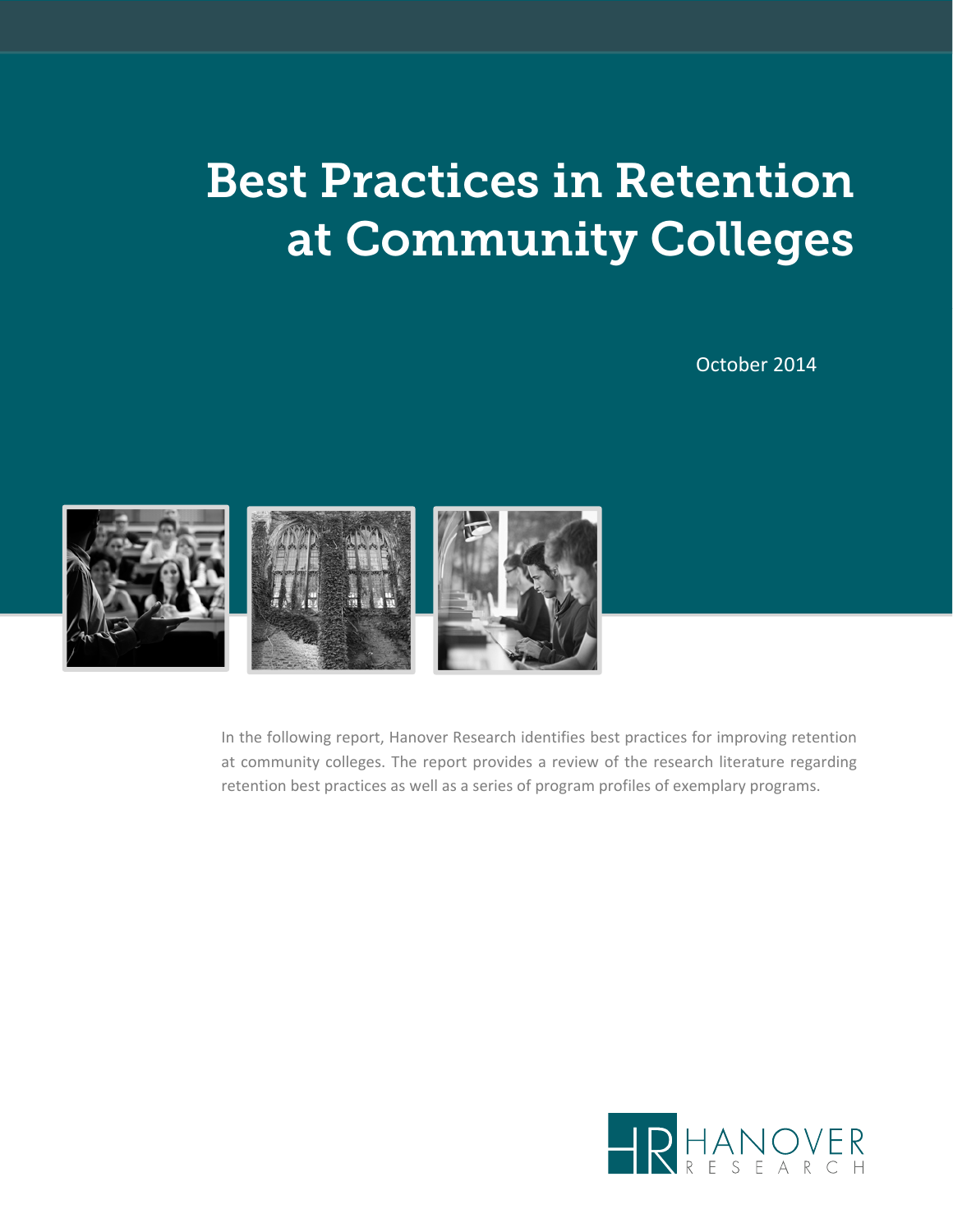# TABLE OF CONTENTS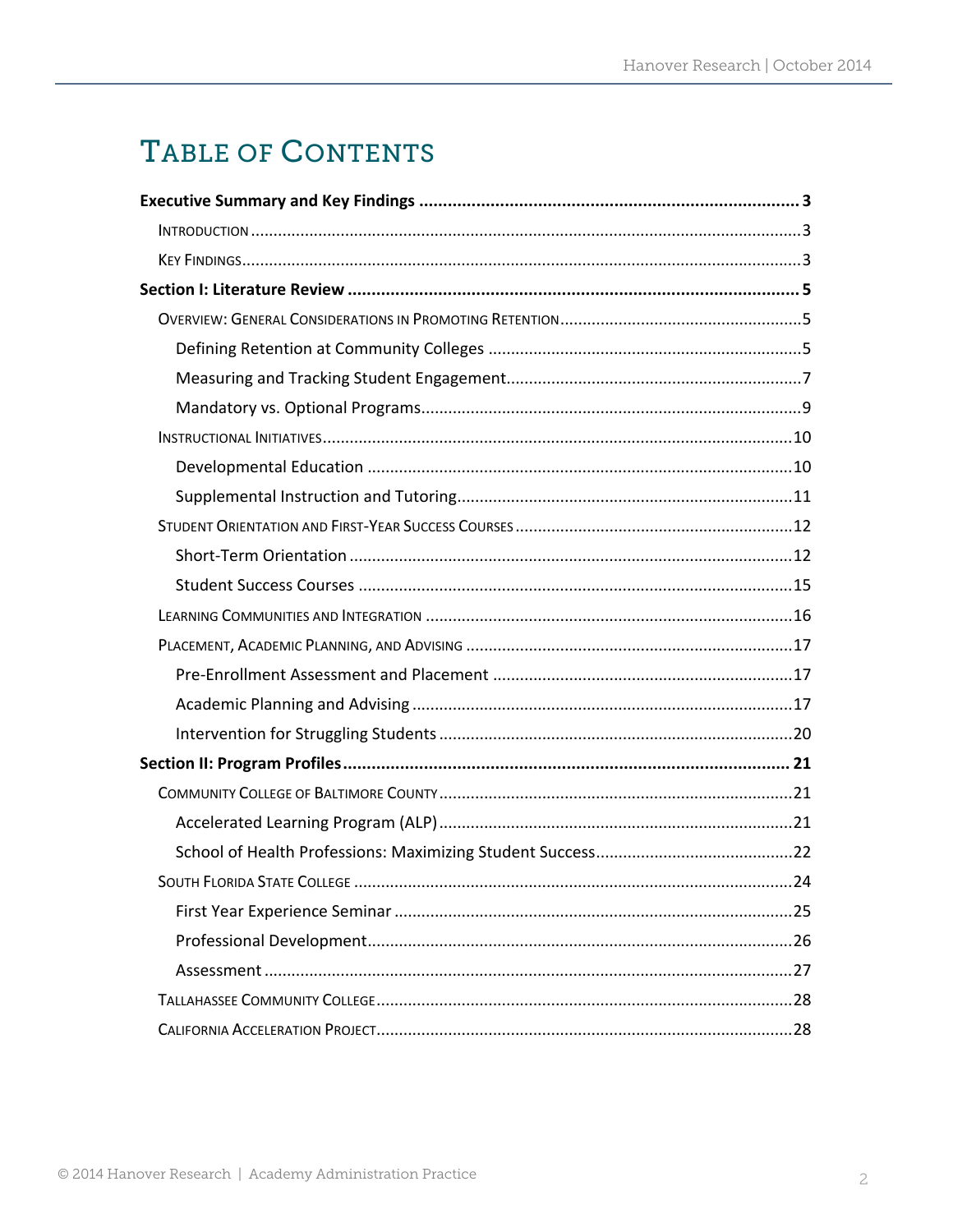# EXECUTIVE SUMMARY AND KEY FINDINGS

## **INTRODUCTION**

In this report, Hanover Research reviews strategies for improving student retention at community colleges. In particular, this review focuses on institutional practices — both instructional initiatives and broader student support programs — that are identified in research literature as particularly promising for increasing student engagement and persistence. The report comprises the following two sections and emphasizes theory and practices for improving retention:

- **Section I: Literature Review** surveys the research literature on best practices in improving retention at community colleges. Sources discussed in this review include large‐scale studies on the effectiveness of various strategies as well as reports on the impact of retention programs implemented at particular institutions.
- **Section II: Program Profiles** provides in-depth profiles of effective retention programs at three community colleges (Community College of Baltimore County, South Florida State College, and Tallahassee Community College) and one state‐wide initiative (the California Acceleration Project).

Research on community college retention consistently finds that students who place into developmental levels of math or English are far less likely to persist in their education.<sup>1</sup> Accordingly, much of this report focuses on strategies for supporting developmental students and increasing their likelihood of success.

#### **KEY FINDINGS**

- **Accelerated developmental education courses show significant evidence of improving students' academic engagement and retention**. These courses de‐ emphasize traditional remediation methods and focus on allowing students to complete college‐level work as early as possible. Studies of multiple accelerated developmental education programs at different institutions show that these courses can shorten the developmental pipeline, improve students' performance in gatekeeper courses, and increase retention.
- **Supplemental instruction, a formal arrangement for academic support beyond regularly scheduled class times, has been associated with greater collaborative learning, student effort, and student‐faculty interaction, among other positive indicators of engagement**. For instance, LaGuardia Community College in New York has found that supplemental instruction improves students' grades in high‐risk

<sup>1</sup> [1] Fike, D. and R. Fike. "Predictors of First‐Year Student Retention in the Community College." *Community College Review*, 36, 2008. http://www.ori.soa.efn.uncor.edu/wp‐

content/uploads/2011/05/SAGE\_PredictoresrendimientoacadamicoUSA.pdf [2] "Remediation: Higher Education's Bridge to Nowhere." Complete College America, 2012. http://www.completecollege.org/docs/CCA‐Remediation‐final.pdf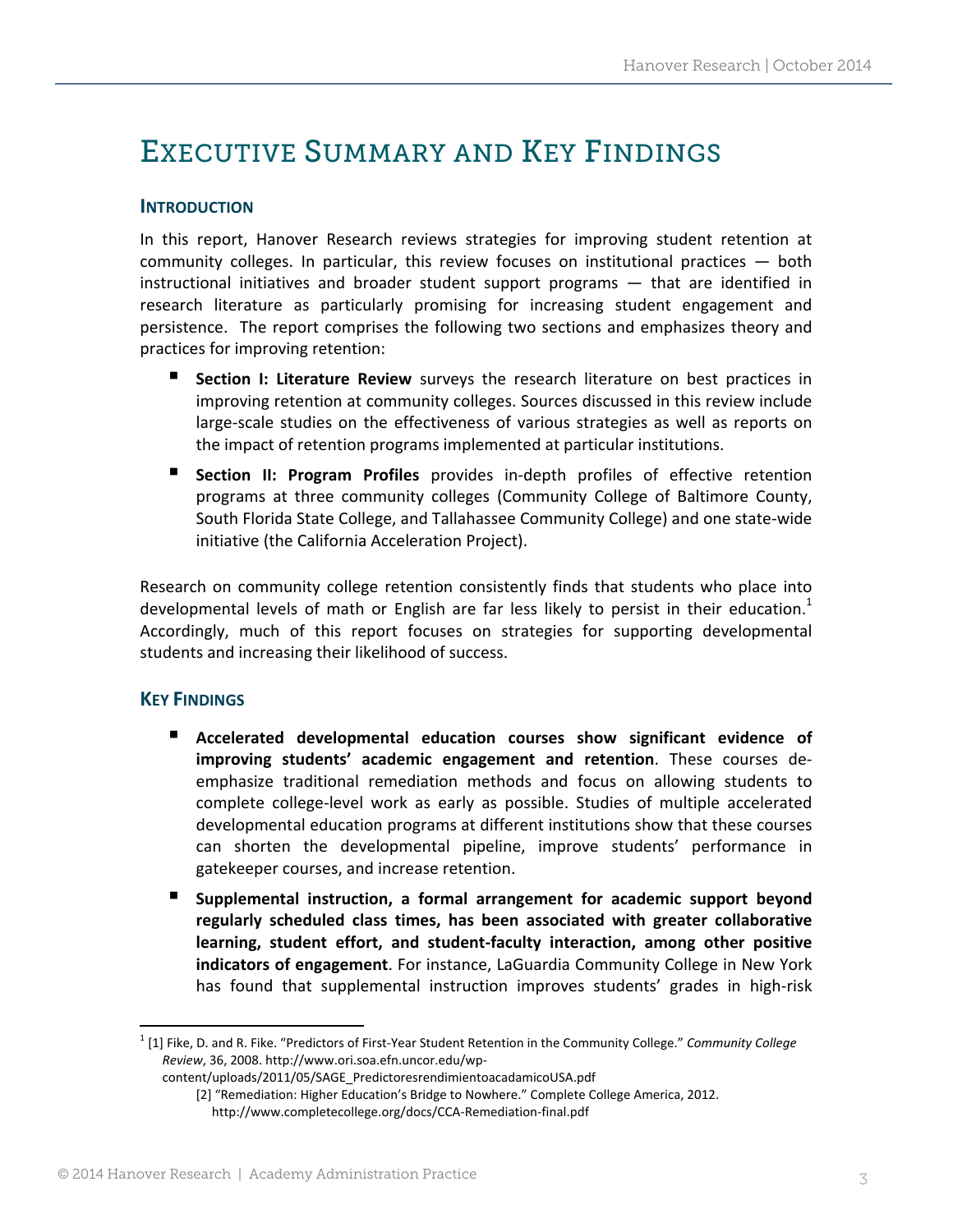courses and increases retention. This program employs student leaders who have successfully completed the targeted courses to lead supplemental instruction sessions and to provide students with positive role models for learning.

- **Student orientation sessions and first‐year experience courses have been shown to improve a range of student outcomes, including retention**. Successful student orientation sessions focus on familiarizing students with institutional organization, administrative procedures, and campus support services, while first-year experience courses aim to help students apply time‐management strategies, goal‐setting strategies, and interpersonal communication skills.
- **Certain retention strategies that are emerging as best practices, such as mandatory orientation, may reduce enrollment** by introducing barriers to students whose work and family commitments limit their availability. However, many community colleges seek to accommodate students' schedules by offering orientation at multiple times and locations or offering the option of online orientation. An additional strategy is to offer separate orientation programs targeted to the needs of traditional‐age and adult learners.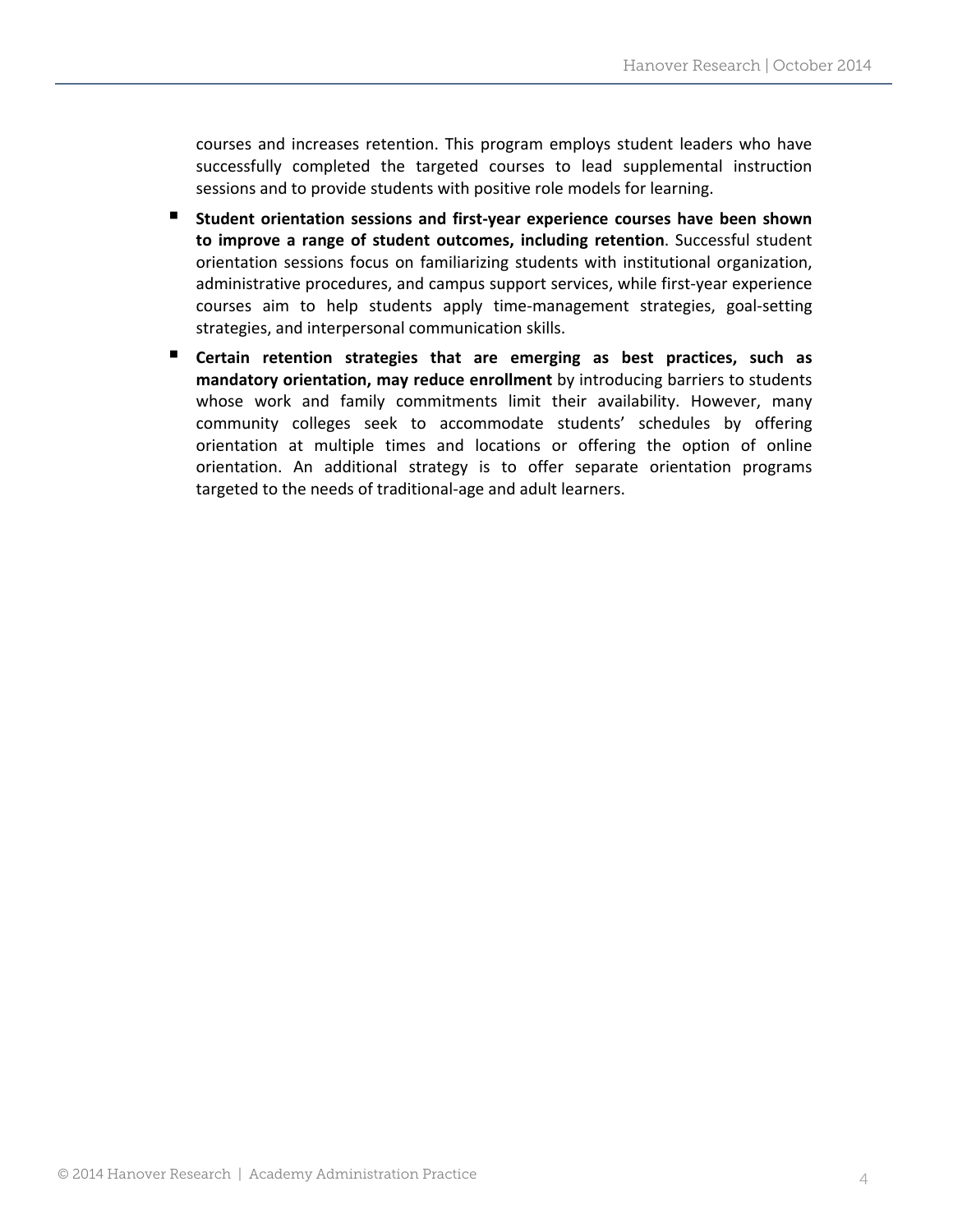# SECTION I: LITERATURE REVIEW

While education experts and scholars have gathered comprehensive data on the use of various retention strategies at community colleges nationwide, they have dedicated comparatively little attention to evaluating which of these practices are most effective at promoting student retention.<sup>2</sup> As a 2012 College Board report on retention at community colleges states, "[a] practice is not 'best' simply because it is accepted or prevalent.'"<sup>3</sup>

However, in recent years, institutions have made more concerted efforts to collect systematic evidence on the effectiveness of different retention practices. For example, the Center for Community College Student Engagement (CCCSE) at the University of Texas at Austin recently completed a multi‐year research project to establish an evidence‐based account of the factors that affect engagement and retention among community college students.<sup>4</sup> The three reports from this initiative identified 13 promising practices and assessed the impact of these practices on student engagement and outcomes.<sup>5</sup>

This section surveys existing research on retention strategies at community colleges, with special attention to strategies that show the most promise based on preliminary assessments of student outcomes.

## **OVERVIEW: GENERAL CONSIDERATIONS IN PROMOTING RETENTION**

#### *DEFINING RETENTION AT COMMUNITY COLLEGES*

Because of the high proportion of non-traditional students at community colleges, defining retention and student success at these institutions presents unique challenges. Experts on retention at community colleges recommend combining traditional success and retention measures, such as those presented in Figure 1.1, with additional metrics that are better adapted to the trajectories of community college students.<sup>6</sup>

  $2$  [1] "Securing the Future: Retention Models in Community Colleges." College Board Advocacy and Policy Center, 2012. p. 11. https://cerpp.usc.edu/files/2013/10/Community-college-securing-future-retention-models1.pdf

<sup>[2] &</sup>quot;High-Impact Practices Initiative." Center for Community College Student Engagement.

http://www.ccsse.org/center/initiatives/highimpact/index.cfm<br>
<sup>3</sup> "Securing the Future," Op. Cit., p. 11.<br>
<sup>4</sup> "High-Impact Practices Initiative," Op. Cit.<br>
<sup>5</sup> [1] "A Matter of Degrees: Promising Practices for Community C College Student Engagement, 2012. http://www.ccsse.org/docs/Matter\_of\_Degrees.pdf

<sup>[2]</sup> "A Matter of Degrees: Engaging Practices, Engaging Students." Center for Community College Student Engagement, 2013. http://www.ccsse.org/docs/Matter\_of\_Degrees\_2.pdf

<sup>[3]</sup> "A Matter of Degrees: Practices to Pathways." Center for Community College Student Engagement,

<sup>2014.</sup> http://www.ccsse.org/docs/Matter\_of\_Degrees\_3.pdf<br>6 [1] Moore, C. and N. Shulock. "Student Progress Toward Degree Completion: Lessons from the Research Literature." Institute for Higher Education Leadership & Policy, California State University, Sacramento, September, 2009. pp. 1‐2. http://www.csus.edu/ihelp/PDFs/R\_Student\_Progress\_Toward\_Degree\_Completion.pdf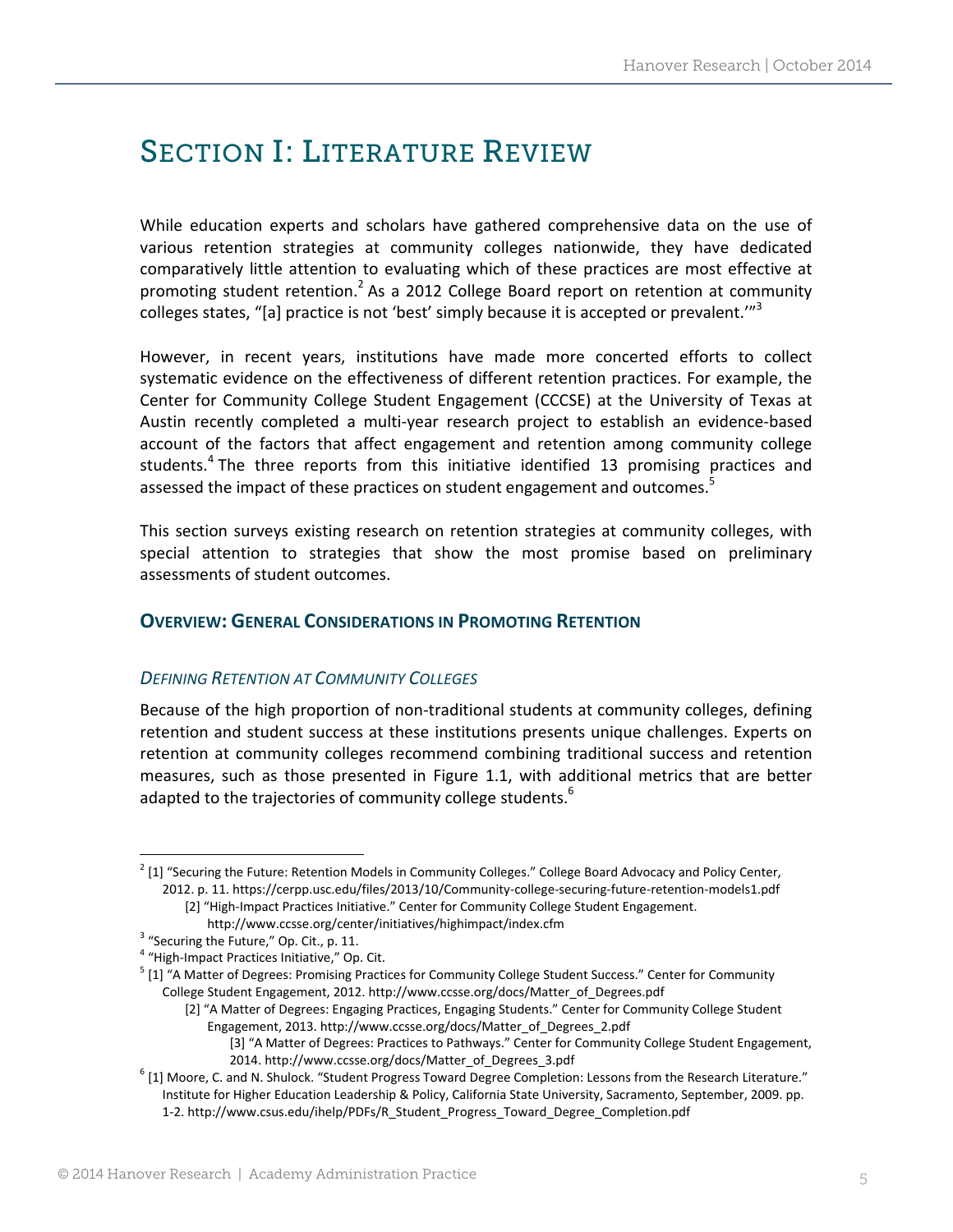| <b>ULTIMATE OUTCOMES</b>              | <b>INTERMEDIATE OUTCOMES</b>                                                                                                                                                                                                     |
|---------------------------------------|----------------------------------------------------------------------------------------------------------------------------------------------------------------------------------------------------------------------------------|
| ■ Graduation rates<br>Degrees awarded | Term-to-term retention<br>Year-to-year retention<br>■ Transfer from community college to four-year<br>institution:<br>o Without completing two-year transfer<br>curriculum<br>o After completing two-year transfer<br>curriculum |

#### **Figure 1.1: Traditional Measures of Student Success**

Source: Institute for Higher Education Leadership & Policy<sup>7</sup>

The College Board Advocacy and Policy Center suggests several ways that administrators can adapt retention and success monitoring practices to the community college setting:<sup>8</sup>

- Track students over longer timelines (i.e., using six-year graduation rates)
- Identify degree-seeking students using appropriately inclusive yet specific cohort definitions
- Include student enrollments throughout the calendar year

In addition, Timothy Leinbach and Davis Jenkins of the Community College Research Center at Columbia University have developed **a system of "milestones" and "momentum points" that can help measure student success beyond attainment of traditional outcomes**. 9 Milestones include both conventional measures and additional "intermediate outcomes such as completing developmental education or adult basic skills requirements," while momentum points are "measurable educational attainments that are empirically correlated with the completion of a milestone." $10^{\circ}$  For example, momentum points can include completion of particular gatekeeper courses or a certain number of credits. Leinbach and Jenkins have designed these measures specifically to help identify areas for institutional intervention: "the rates of momentum point attainment and the probability that a student who attains a momentum point will subsequently achieve a milestone are valuable pieces of information about factors within a college's control that could contribute to student success."<sup>11</sup>

<u> 1989 - Andrea Santa Andrea Santa Andrea Santa Andrea Santa Andrea Santa Andrea Santa Andrea Santa Andrea San</u>

<sup>[2]</sup> Hagedorn, L. "How to Define Retention: A New Look at an Old Problem." Transfer and Retention of Urban

Community College Students Project. p. 13. http://files.eric.ed.gov/fulltext/ED493674.pdf<br>
<sup>7</sup> Moore and Shulock, Op. Cit., p. 2.<br>
<sup>8</sup> Bulleted text taken verbatim from: "Securing the Future," Op. Cit., pp. 9-10.<br>
<sup>9</sup> Lein Measuring Milestone and Momentum Point Attainment." Community College Research Center, January, 2008. http://academiccommons.columbia.edu/download/fedora\_content/download/ac:172404/CONTENT/longitudinal -data-momentum-point-research-tool.pdf  $^{10}$  Ibid., p. 2.<br> $^{11}$  Ibid.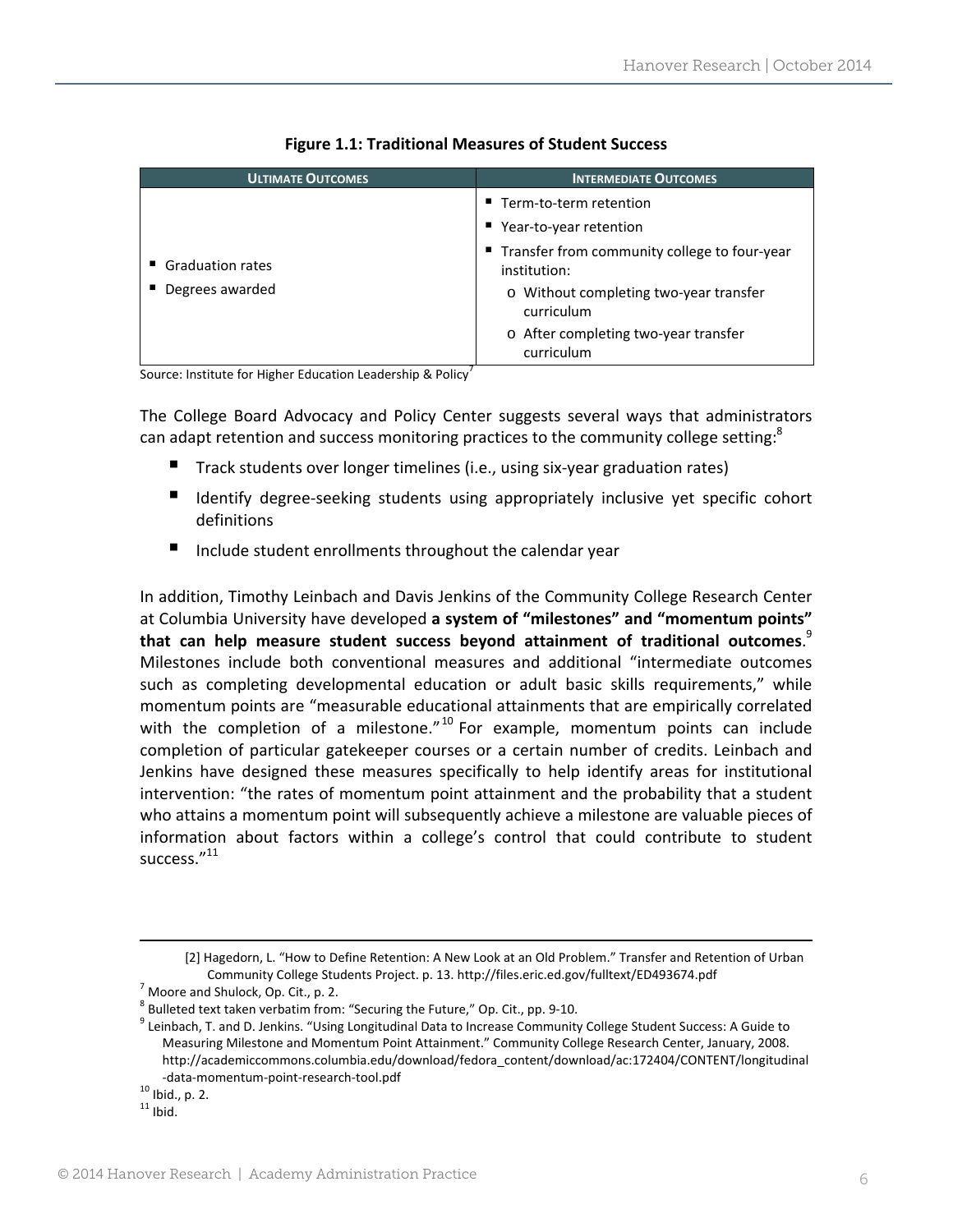Finally, retention expert Linda Hagedorn recommends use of the Successful Course Completion Ratio (SCCR), which is a simple measure of the "percentage of courses that a student completes as compared to the number of courses in which the student enrolls." $^{12}$ One of the major advantages of the SCCR, Hagedorn notes, is that students enroll in community colleges for many reasons, and not all students intend to pursue a certificate or degree; however, because presumably students intend to complete the courses in which they enroll, the SCCR allows institutions to measure students' success against a clearly defined and widely applicable goal. $^{13}$  However, a limitation of this measure is that it does not reflect the number of certificate/degree‐seeking students who complete their courses but fail to enroll in the following term.

#### *MEASURING AND TRACKING STUDENT ENGAGEMENT*

In its 2013 and 2014 reports, CCCSE uses the Community College Survey of Student Engagement (CCSSE) to measure various aspects of students' engagement with their institutions and the learning process as a whole. This survey asks students about their behaviors and the educational and support practices of their institutions, with responses serving as indicators or benchmarks of students' level of engagement in several key areas. Figure 1.2 shows the benchmarks, the engagement areas measured by each benchmark, and sample survey questions grouped under each benchmark.

  $12$  Hagedorn, Op. Cit.<br> $13$  Ibid., p. 14.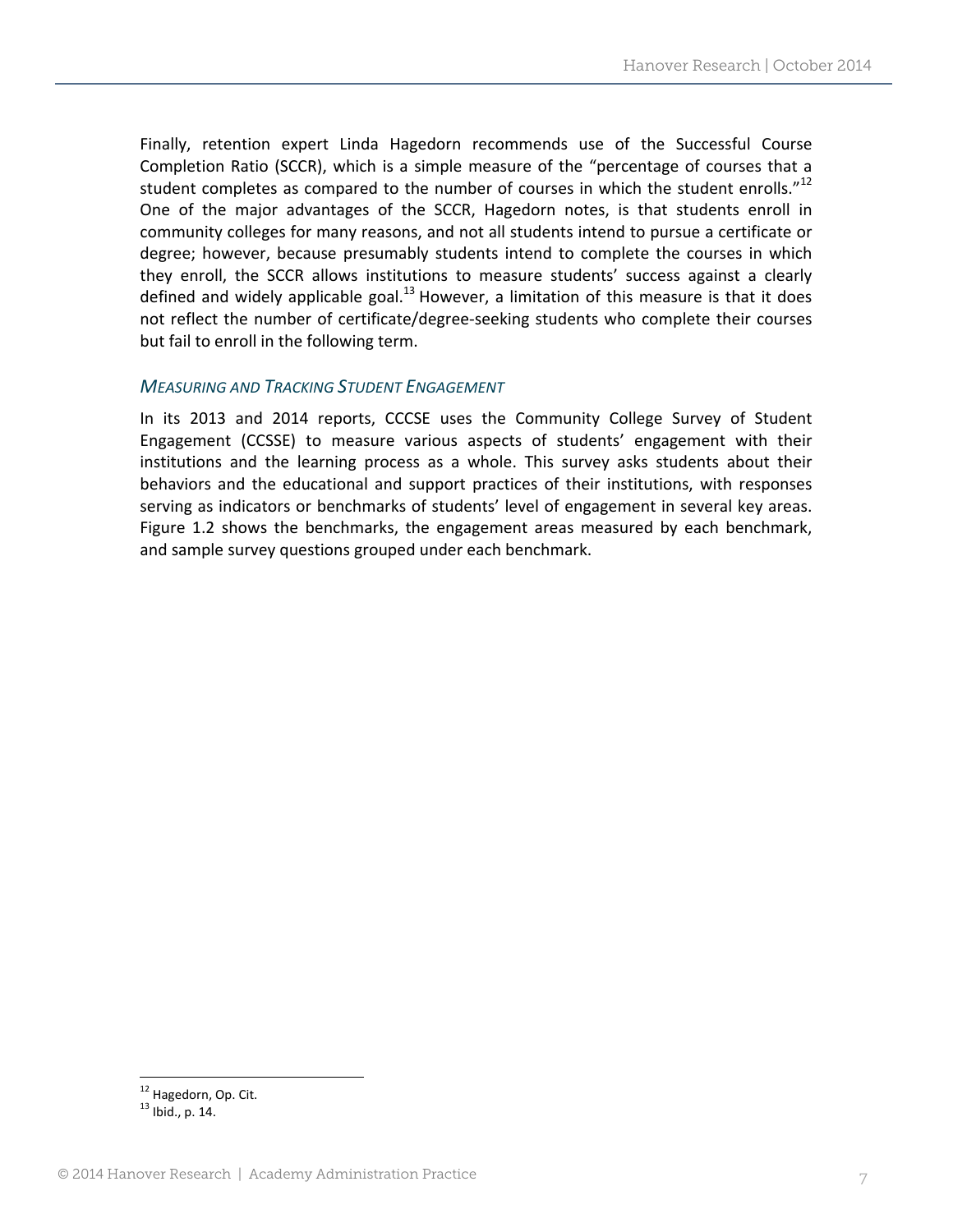| <b>BENCHMARK</b>                               | <b>WHAT IT MEASURES</b>                                                                                         | <b>SAMPLE QUESTIONS</b>                                                                                                                                                                                                                                                            |  |  |  |  |  |  |  |
|------------------------------------------------|-----------------------------------------------------------------------------------------------------------------|------------------------------------------------------------------------------------------------------------------------------------------------------------------------------------------------------------------------------------------------------------------------------------|--|--|--|--|--|--|--|
| <b>Active and</b><br>Collaborative<br>Learning | Students' active involvement in<br>their education and their<br>collaborations with others to<br>solve problems | During the current school year, how often have<br>you:<br>■ Made a class presentation?<br>■ Worked with other students on projects during<br>class?                                                                                                                                |  |  |  |  |  |  |  |
| <b>Student Effort</b>                          | Students' level of effort in their<br>studies and the time spent on<br>academic work                            | During the current school year, how often have<br>you:<br>Prepared two or more drafts of a paper or<br>assignment before turning it in?<br>Come to class without completing readings or<br>assignments?                                                                            |  |  |  |  |  |  |  |
| <b>Academic Challenge</b>                      | Amount and nature of assigned<br>work, complexity of cognitive<br>tasks presented to students                   | During the current school year, how much has<br>your coursework emphasized the following<br>mental activities:<br>Applying theories or concepts to practical<br>problems or in new situations?<br>" Synthesizing and organizing ideas, information,<br>or experiences in new ways? |  |  |  |  |  |  |  |
| <b>Student-Faculty</b><br>Interaction          | Personal interaction between<br>students and instructors                                                        | During the current school year, how often have<br>you:<br>" Talked about career plans with an instructor or<br>advisor?<br>Used e-mail to communicate with an<br>instructor?                                                                                                       |  |  |  |  |  |  |  |
| <b>Support for Learners</b>                    | Students' perceived level of<br>institutional support                                                           | How much does this college emphasize each of<br>the following:<br>Providing the support you need to help you<br>succeed?<br>Providing the support you need to thrive<br>socially?                                                                                                  |  |  |  |  |  |  |  |

**Figure 1.2: Benchmarks of Engagement Measured by the CCSSE Survey**

Source: CCCSE<sup>14</sup>

 <sup>14</sup> "Benchmarks of Effective Practice." Center for Community College Student Engagement. http://www.ccsse.org/tools/docs/working\_with\_results/CCSSE\_Benchmarks.pdf?ts=20140919134138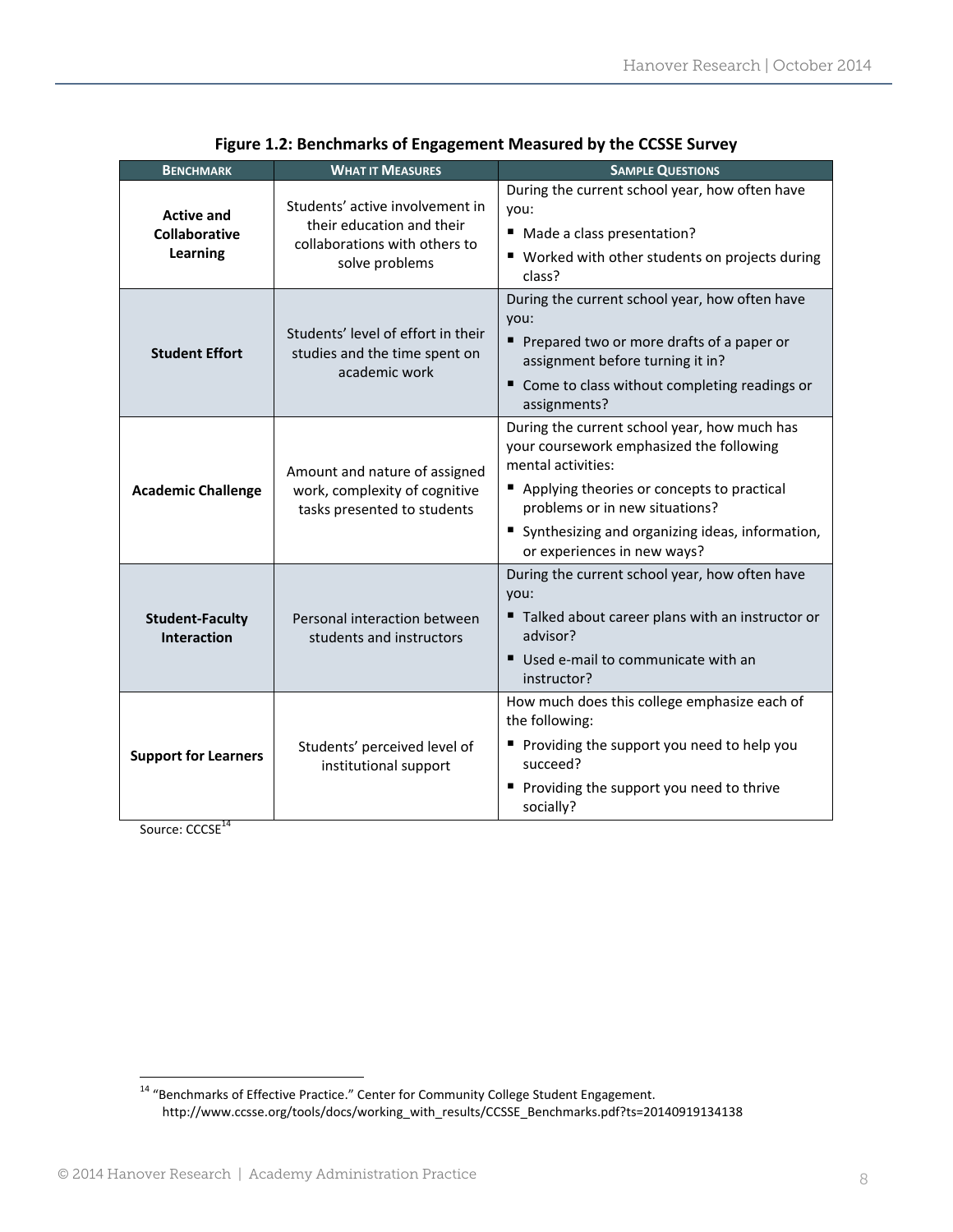The engagement indicators used in these surveys can help community colleges measure and track how students are approaching their academic work, whether students are receiving adequate institutional support, and whether students are developing meaningful relationships with instructors and peers. The idea that higher levels of engagement among community college students will translate into increased persistence and graduation rates is not only intuitive, but backed by recent data as well. A 2014 study analyzed correlations between engagement areas as measured by the CCSSE and institutional graduation rates as reported to the National Center for Education Statistics (NCES).<sup>15</sup> **The researchers found that two CCSSE benchmarks in particular,** *active and collaborative learning* **and** *support for learners* **were associated with higher graduation rates**, even after controlling for institutional characteristics and student demographics.<sup>16</sup>

The most recent CCCSE report, published in September 2014, further identifies associations between the "promising practices" and improved student outcomes in developmental education courses, first‐year gatekeeper courses, and early retention rates, as discussed in greater detail below.

### *MANDATORY VS. OPTIONAL PROGRAMS*

Experts on retention at community colleges disagree about whether retention strategies should incorporate mandatory or optional student support services. While mandatory programs, such as orientation, academic advising, or supplemental instruction/tutoring, ensure that students are exposed to support services, such requirements may exclude students with work or family commitments, and conflict with community colleges' mission of accessibility. Arguing for mandatory support programs, Kay McClenney, former director of CCCSE, has coined the phrase, "students don't do optional."<sup>17</sup> However, some community college administrators have suggested that increasing the number of mandatory offerings not only restricts access for adult learners, but also may reduce enrollment and, consequently, shrink institutional budgets. <sup>18</sup> **Given these considerations, community colleges must carefully weigh the potential value of mandatory programs in improving retention against possible impacts on revenue and state funding.** Institutions may wish to consider establishing some mandatory programs and services, while retaining certain optional programs and services.

<sup>&</sup>lt;sup>15</sup> Price, D. and E. Tovar. "Student Engagement and Institutional Graduation Rates: Identifying High-Impact Educational Practices for Community Colleges." *Community College Journal of Research and Practice,* 2014. http://homepage.smc.edu/tovar\_esau/esauprof/Price%20Tovar%20CCSSE%20Paper.pdf <sup>16</sup> Ibid., p. 19. <sup>17</sup> McClenney quoted in: Fain, P. "Make It Mandatory?" *Inside Higher Ed*, February 2, 2012.

https://www.insidehighered.com/news/2012/02/02/academic‐support‐offerings‐go‐unused‐community‐colleges <sup>18</sup> Fain, P. "Biting the Bullet on Completion." *Inside Higher Ed,* February, 2013.

https://www.insidehighered.com/news/2013/02/20/community‐college‐learns‐boosting‐retention‐comes‐cost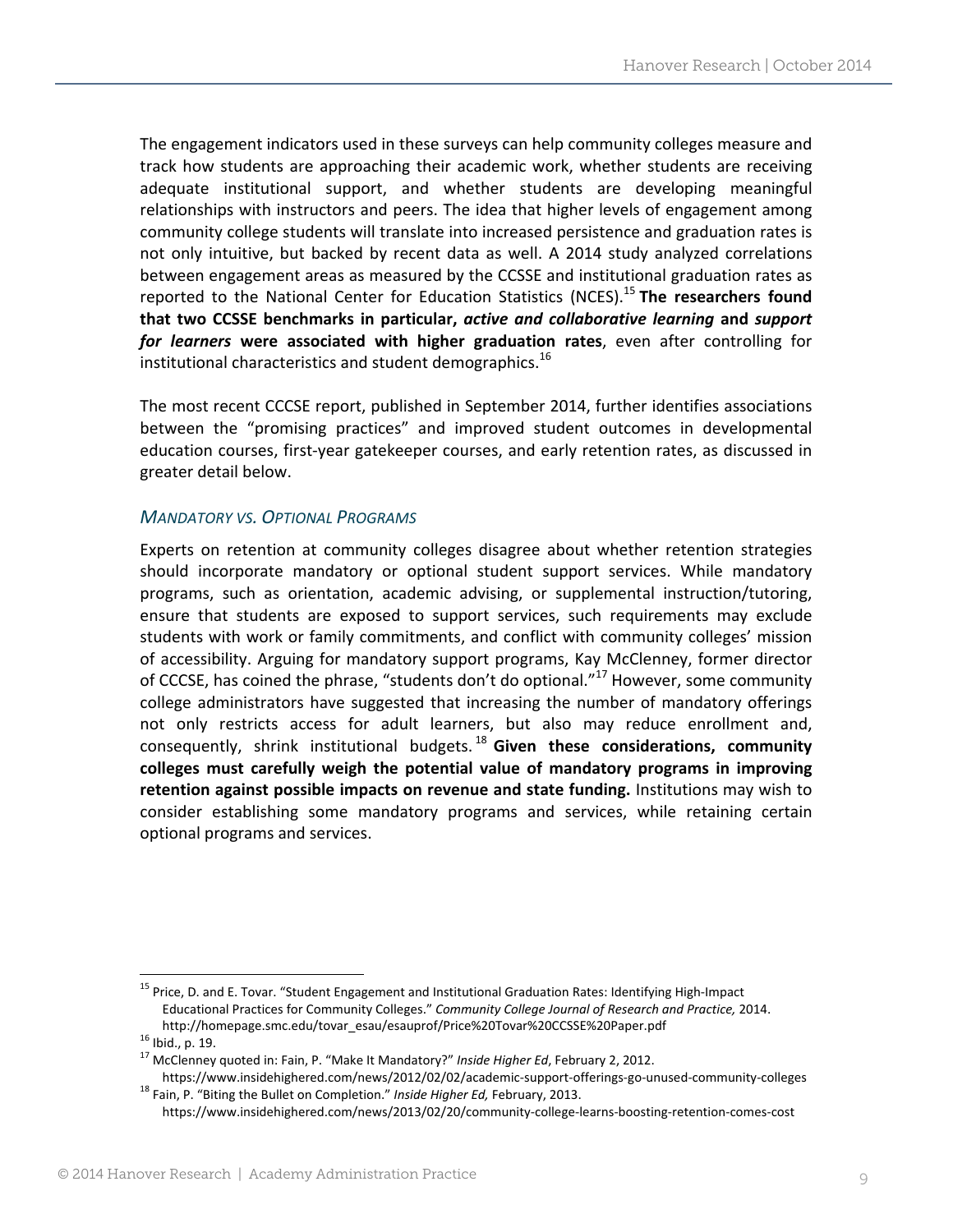## **INSTRUCTIONAL INITIATIVES**

#### *DEVELOPMENTAL EDUCATION*

Developmental or remedial education courses are financially burdensome for students, and research has shown that students are more likely to drop out of the courses the longer they enroll in a developmental education track. Accordingly, many community colleges implement "fast‐track" or accelerated developmental education programs. These programs move students through basic mathematics and English courses more quickly than traditional developmental sequences.

CCCSE finds that, among developmental students, **accelerated developmental education programs are associated with both improved engagement (specifically, on the** *support for learners* **and** *engaged learning* **benchmarks)19 and improved success in developmental and gatekeeper courses**. Specifically, developmental students who participated in an accelerated course were 1.8 to 2.4 times more likely to complete a developmental English course than those who took a traditional developmental course.<sup>20</sup> Accelerated developmental students were also 1.5 to 2.2 times more likely to complete gatekeeper English courses.<sup>21</sup>

Additional research supports these conclusions. For instance, one large-scale review of accelerated developmental education programs found that students are as likely or more likely to complete accelerated developmental courses as compared to traditional semester‐ long courses.<sup>22</sup> In addition, studies of the California Acceleration Project (CAP), which implements accelerated developmental math and English courses at community colleges, yielded higher completion rates in college-level courses in both subjects.<sup>23</sup> A 2014 study of accelerated remedial courses at one California institution found that students who participated in accelerated developmental programs are more likely to obtain a certificate or a degree, or to transfer to a four-year institution.<sup>24</sup>

While many of these findings are preliminary, the consistent positive results found in students' early success and persistence suggest that accelerated developmental education is one of the most effective strategies for improving retention. Section II of this report

<sup>&</sup>lt;sup>19</sup> "A Matter of Degrees: Engaging Practices, Engaging Students," Op. Cit., p. 12.<br><sup>20</sup> Ibid., p. 10.<br><sup>21</sup> "A Matter of Degrees: Practices to Pathways," Op. Cit., p. 18.<br><sup>22</sup> Zachry, E. and E. Schneider. "Building Founda Promising Trends in Developmental Education." *NCPR Developmental Education Conference: What Policies and* Practices Work for Students? September, 2010. pp. 25-26. http://files.eric.ed.gov/fulltext/ED533870.pdf<br><sup>23</sup> Hern, K., and M. Snell. "Rethinking Remediation: Increasing Student Completion through Acceleration and

Redesign." The California Intersegmental Articulation Council, 2014. pp. 8‐9.

http://ciac.csusb.edu/2014Conf/California%20Acceleration%20Project.pdf<br><sup>24</sup> Edgecombe, N. et al. "Accelerating the Integrated Instruction of Developmental Reading and Writing at Chabot College." Community College Research Center, May, 2014. http://ccrc.tc.columbia.edu/media/k2/attachments/accelerating‐integrated‐developmental‐reading‐and‐writing‐ at‐chabot.pdf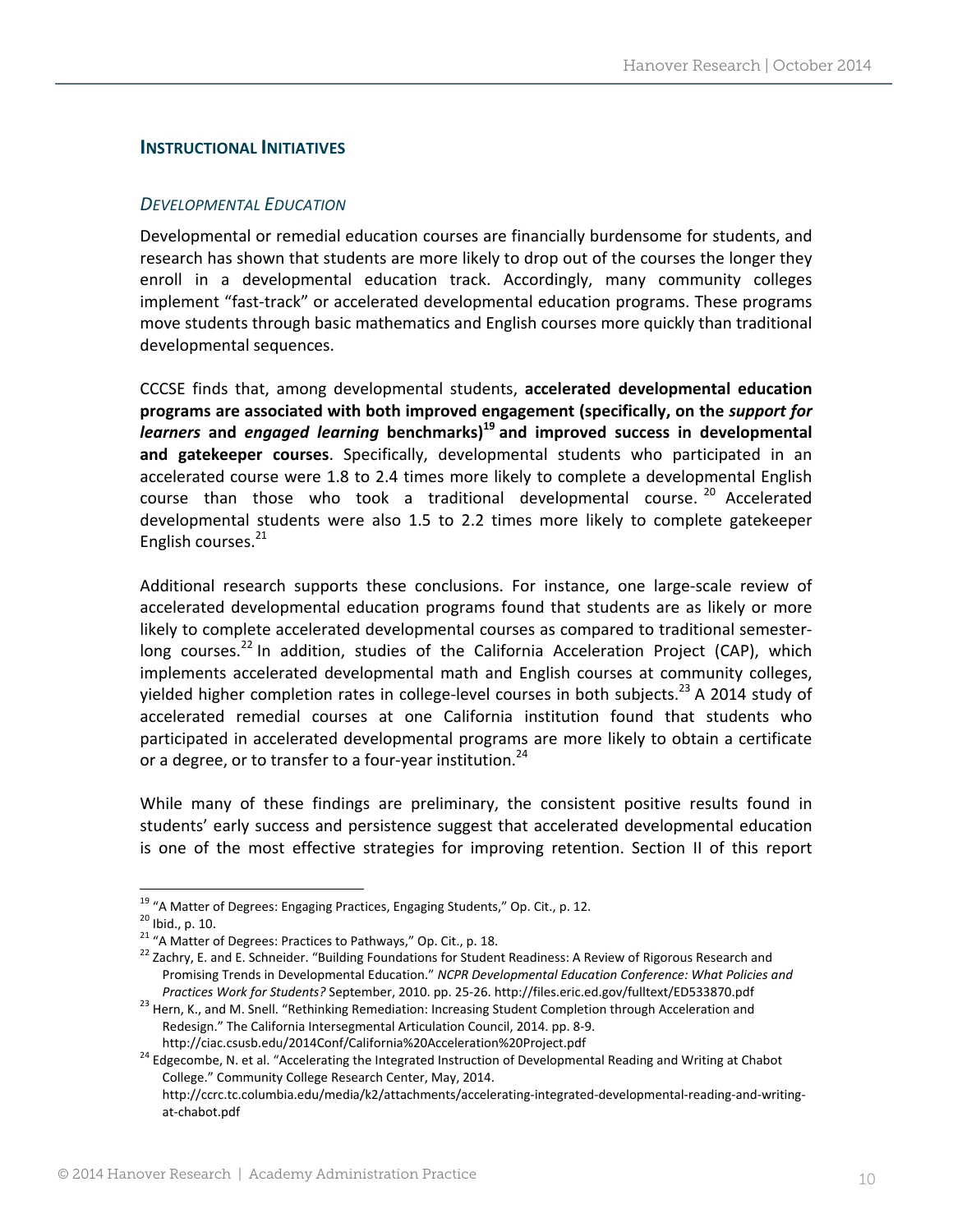provides in-depth profiles of two particularly successful programs in this area, California's CAP (mentioned above) and the Accelerated Learning Program at the Community College of Baltimore County.

### *SUPPLEMENTAL INSTRUCTION AND TUTORING*

Supplemental instruction and tutoring both involve providing students with academic support beyond regularly scheduled class times. *Tutoring* generally refers to one‐on‐one or small‐group sessions, while *supplemental instruction* is a more formal arrangement that takes place at a regularly scheduled time and "may be taught by the class instructor or a trained assistant, often a former student who was successful in the class."<sup>25</sup>

CCCSE's recent studies have yielded mixed results regarding the efficacy of supplemental instruction and tutoring. The 2013 study of student engagement found that supplemental instruction was positively related to all five CCSSE benchmarks, with tutoring related to all but one.<sup>26</sup> However, while students who participated in one of these practices were slightly more likely to complete a developmental English course,<sup>27</sup> no relationship emerged for students' performance in gatekeeper courses or their likelihood of persisting to a second semester or second year.

Although research has not identified multi‐institutional evidence of effectiveness for these practices, some institutions report improved outcomes, including increased retention, because of these programs. For example, a recent article by the directors of the supplemental instruction (SI) program at LaGuardia Community College (NY) presents data linking the program to higher grades in targeted high‐risk courses and increased retention. The authors identify the following four "pillars" of the program as crucial to its success:<sup>28</sup>

- **SI Supervisors:** Three part‐time administrative staff members select, train, supervise, and support SI leaders.
- **SI Leaders:** Students who have successfully completed targeted courses are hired to lead SI sessions at a salary of approximately \$1,100 for a twelve-week semester. SI supervisors provide training that covers theories of learning, how to facilitate collaborative learning, and ways to address behavioral issues that may arise.
- **Faculty:** Instructors for all SI-targeted courses collaborate with SI supervisors and leaders to encourage students to attend SI sessions.
- **College Administration:** Administrative staff provide funding support for the SI program and occasionally attend meetings of SI leaders to thank them for their service. SI supervisors keep administrators informed of program operations and report end‐of‐year data to help administrators track the effectiveness of the program.

<sup>&</sup>lt;sup>25</sup> "A Matter of Degrees: Practices to Pathways," Op. Cit., p. 4.

<sup>&</sup>lt;sup>26</sup> "A Matter of Degrees: High-Impact Practices for Community College Student Engagement," Op. Cit., pp. 22-24.<br><sup>27</sup> "A Matter of Degrees: Practices to Pathways," Op. Cit., pp. 13-14.<br><sup>28</sup> Zaritsky, J. and A. Toce. "Supp

*Teaching and Learning*, 106, 2006. http://www.sjsu.edu/advising/docs/Zaritsky\_x\_Toce\_2006.pdf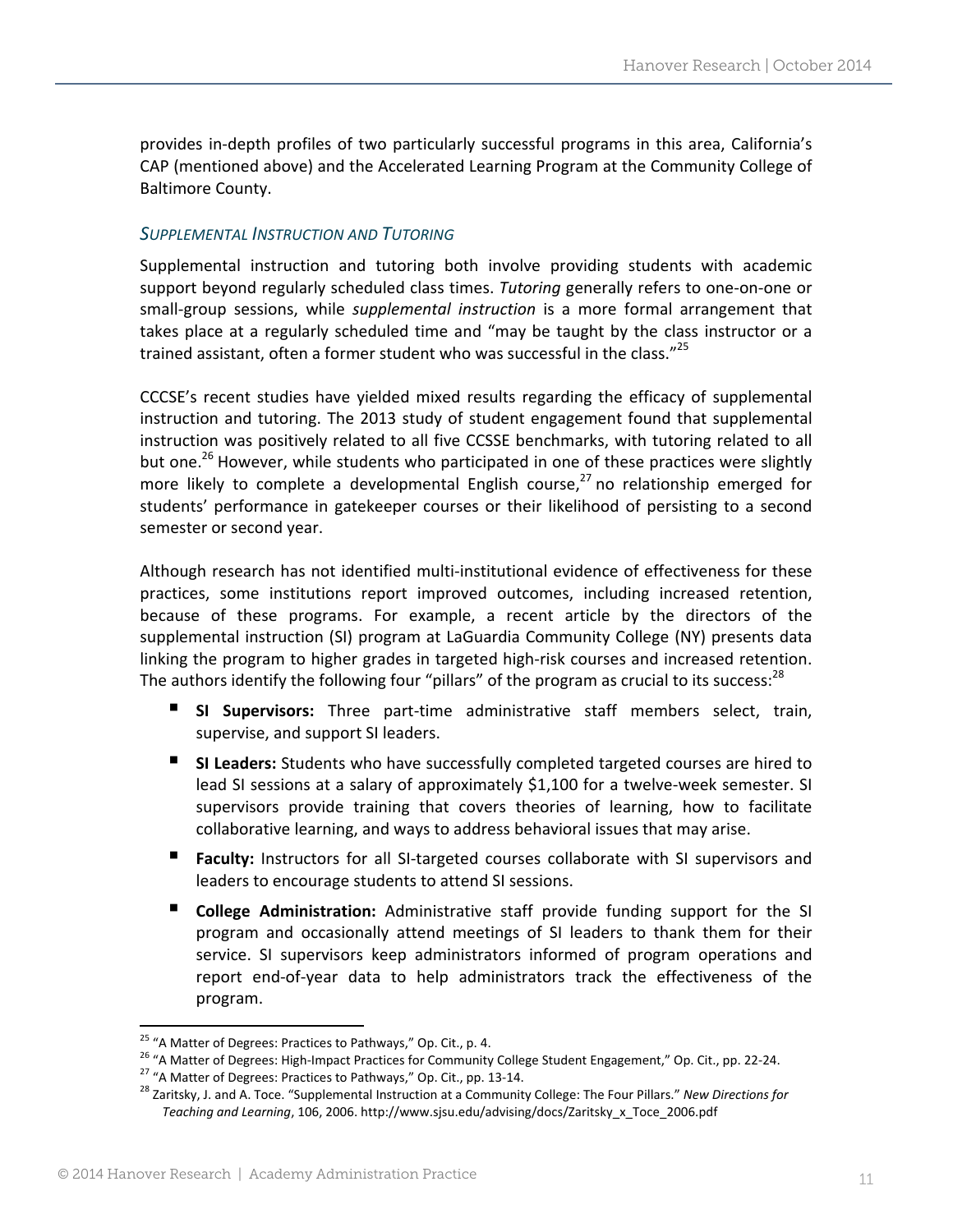As with other retention initiatives, community colleges may choose to make supplemental instruction and tutoring mandatory or optional. La Guardia Community College's SI program, for example, is voluntary, which program leaders note can present a challenge in ensuring strong attendance. However, incentives and support from faculty can help mitigate this problem. For example, faculty members can successfully encourage student attendance through 1) regularly mentioning SI in class and including it in the syllabus, 2) offering some extra credit for students who attend a minimum number of SI sessions, 3) using the SI leader as a teaching assistant in the classroom when appropriate, and 4) providing instructional materials and guidance to the SI leader on a regular basis.<sup>29</sup> Another model, employed by Klamath Community College in Oregon, is to provide supplemental instruction for a range of courses but require it in courses with low success rates.<sup>30</sup>

# **STUDENT ORIENTATION AND FIRST‐YEAR SUCCESS COURSES**

Short‐term orientation courses and semester‐ or year‐long student success courses reflect the same basic idea of preparing students for both the academic and non‐academic aspects of college life. As with other practices surveyed in this report, research has not yet established a clear link between orientation/success courses and long‐term retention, but evidence does suggest that both of these practices are associated with increased student engagement and improved first‐year outcomes.

### *SHORT‐TERM ORIENTATION*

Evidence from the 2013 and 2014 CCCSE reports suggests that students who attend a short‐ term orientation course feel more supported by the institution (i.e., they show higher scores on the *support for learners* benchmark),<sup>31</sup> and are more likely to successfully complete developmental math and English courses.<sup>32</sup> In addition, students who participated in orientation were somewhat more likely to persist to a second or third term, though this effect was only observed among non-developmental students.<sup>33</sup> A challenge with assessing the impact of orientation on outcomes is that orientation is optional at many community colleges, meaning that students who attend orientation courses may differ systematically from those who do not or cannot attend.

Additionally, while mandatory orientation can ensure that all students are informed about institutional organization, administrative procedures, and campus support services, it can impose significant burdens on students with demanding schedules.<sup>34</sup> Perhaps reflecting these reservations is the fact that only 43 percent of institutions responding to the 2013

<sup>&</sup>lt;sup>29</sup> Ibid., pp. 25-29.<br><sup>30</sup> "A Matter of Degrees: Practices to Pathways," Op. Cit., p. 33.<br><sup>31</sup> Ibid., p. 10.<br><sup>33</sup> Ibid., p. 23.<br><sup>34</sup> [1] Fain, "Biting the Bullet," Op. Cit. [2] Stephens, N. and Revell, L. "Guide to Perso College's Quality Enhancement Plan Status," South Florida State College, September, 2011. https://www.southflorida.edu/\_documents/SFCC\_GPSReport.pdf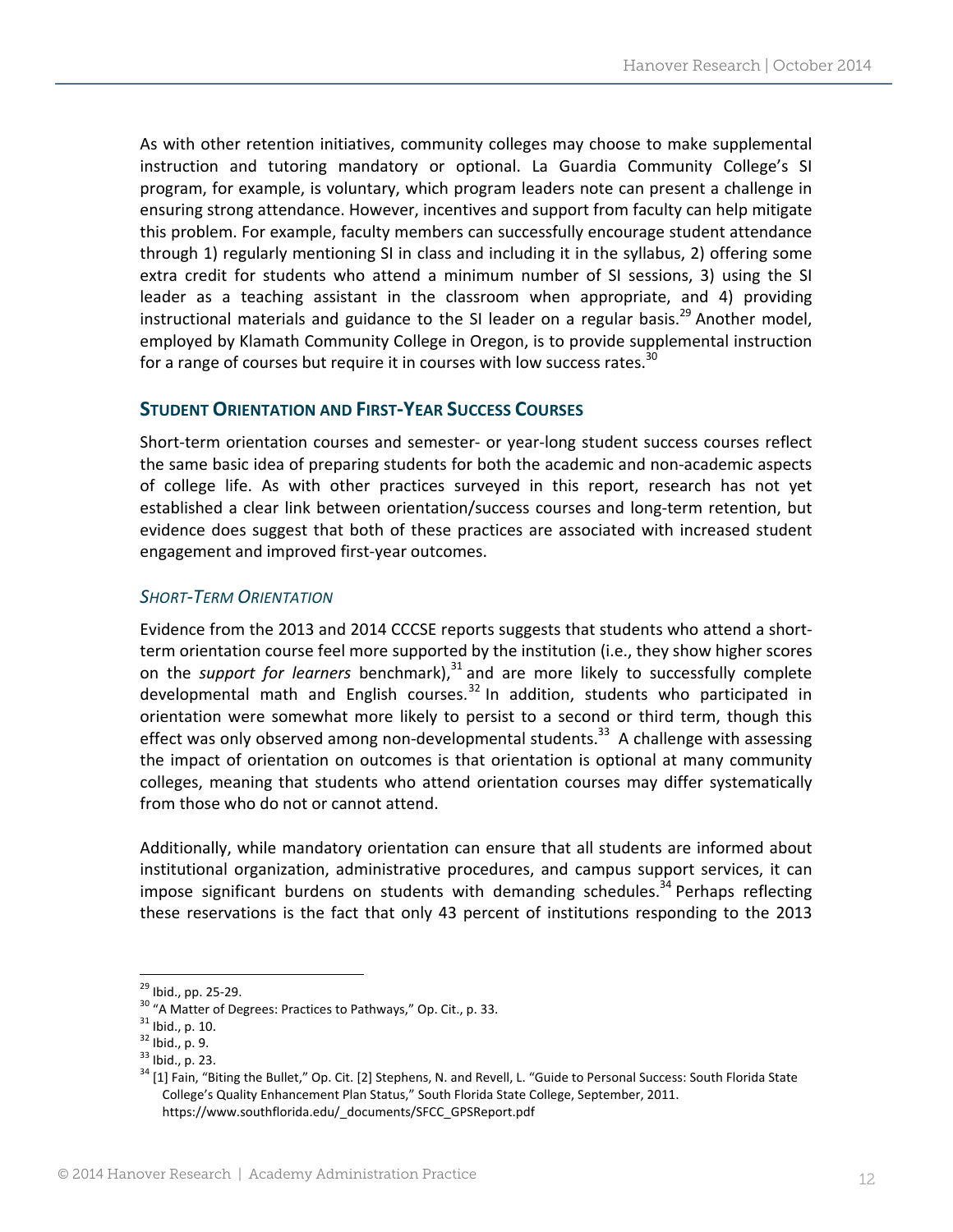CCCSE survey required orientation for all first‐time students, and only 60 to 66 percent of students complete an orientation.<sup>35</sup>

Whether or not orientation is required, many community colleges seek to accommodate students' schedules by offering orientation at multiple times and locations and/or the option of online orientation. An additional strategy is to offer separate orientation programs targeted to the needs of traditional-age and adult learners.<sup>36</sup> The orientation process at South Florida State College, shown in Figure 1.3, provides an example of an orientation program that includes both general sessions for all students and targeted workshops for different student populations.

<sup>&</sup>lt;sup>35</sup> "A Matter of Degrees: Engaging Practices, Engaging Students," Op. Cit., p. 11.

<sup>&</sup>lt;sup>36</sup> [1] Stephens and Revell, Op. Cit., p. 14. [2] "A Matter of Degrees: Engaging Practices, Engaging Students," Op. Cit., p. 11.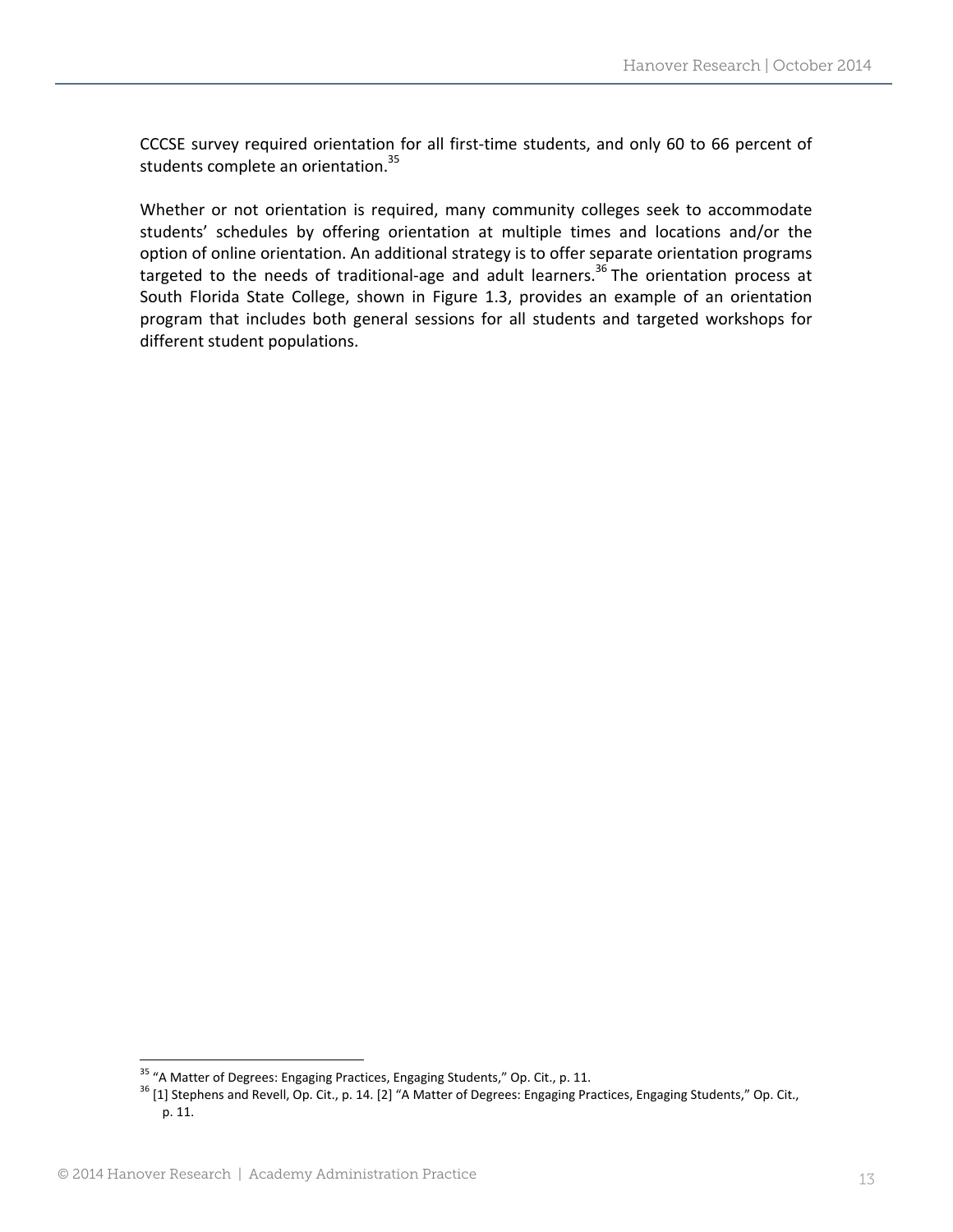



 <sup>37</sup> Stephens and Revell, Op. Cit., p. 80.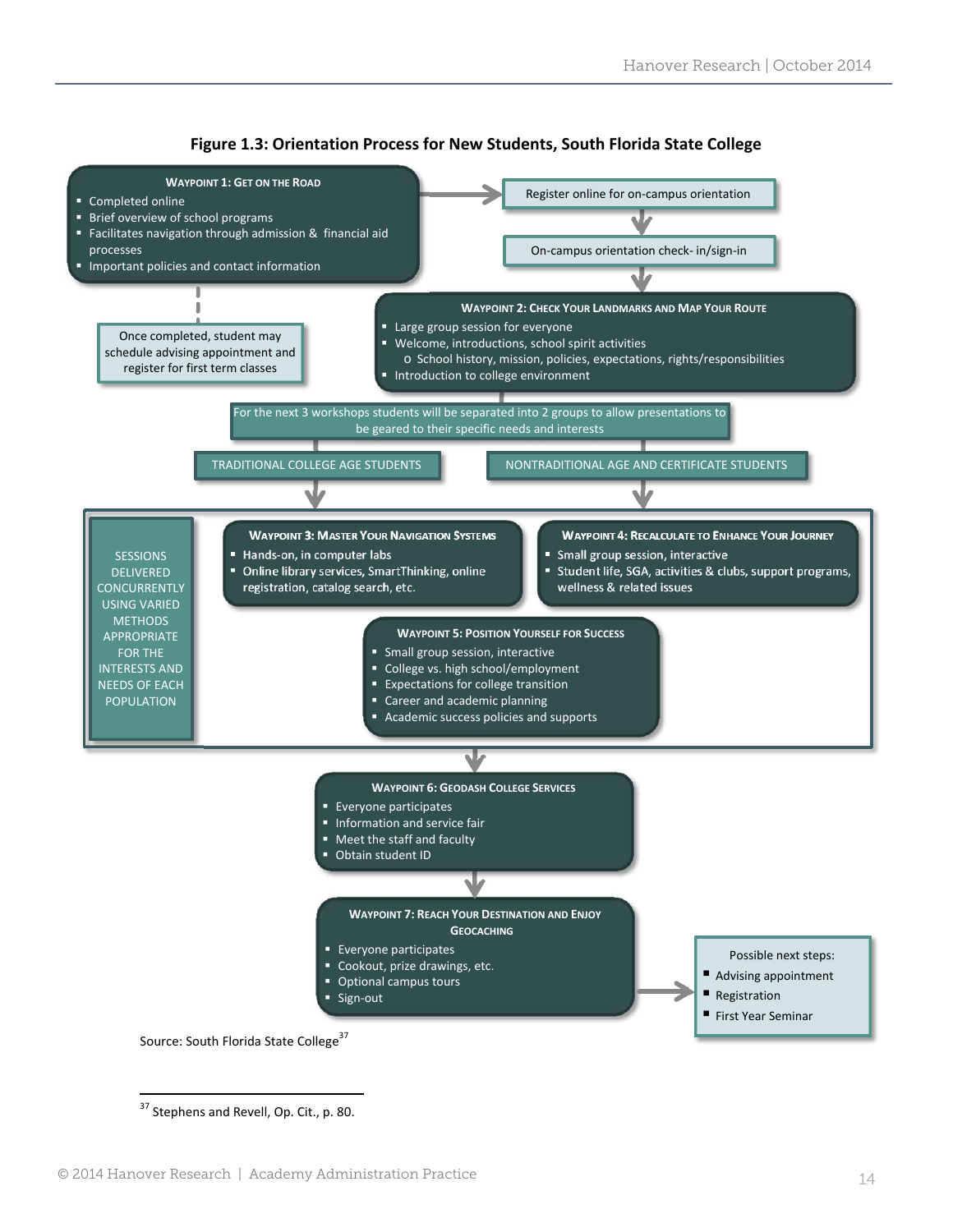# *STUDENT SUCCESS COURSES*

Student success courses are "specifically designed to teach skills and strategies to help students succeed in college (e.g., time management, study skills, and test-taking skills)."<sup>38</sup> These courses, also called "First Year Experience" courses, are an extension of the orientation experience, and research suggests that such longer‐term foundational‐skills courses can improve both student outcomes and retention.<sup>39</sup> An analysis of the effects of "Student Life Skills" (SLS) courses offered at Florida community colleges found that for both developmental and non‐developmental students, "students who enrolled in a SLS course were eight percent more likely to complete a credential, three percent more likely to transfer, and eight percent more likely to remain enrolled after five years," even after controlling for students' academic preparation.<sup>40</sup>

CCCSE's most recent study found much higher rates of success in developmental and gatekeeper courses among students who participated in a student success course during their first academic term. These students were approximately five times more likely to complete developmental English courses, and 1.4 times more likely to complete developmental math courses.<sup>41</sup>

Typical elements of student success courses include training in time management, goal‐ setting, study skills, technology skills, and cultural diversity.<sup>42</sup> The following is a representative example of learning objectives for a student success course, from Rio Salado College in Arizona:<sup>43</sup>

- Identify and apply time-management strategies.
- Identify and apply goal-setting strategies.
- I Identify preferred learning style and describe its relationship to teaching and learning strategies.
- Identify and utilize interpersonal communication skills.
- Identify and utilize strategies to organize study materials.
- Identify and utilize note-taking strategies.
- $\blacksquare$  Identify and utilize textbook, academic, and classroom strategies.
- Identify and utilize test-taking strategies.

<sup>40</sup> Moore and Shulock, Op. Cit., p. 7.<br><sup>41</sup> "A Matter of Degrees: Practices to Pathways," Op. Cit., p. 11.<br><sup>42</sup> Fain, P. "Success Begets Success." *Inside Higher Ed, February 21, 2012.*<br>https://www.insidehighered.com/news

 <sup>38</sup> "A Matter of Degrees: Practices to Pathways," Op. Cit., p. 4.  $39\,$  [1] Moore and Shulock, Op. Cit., pp. 6-7.

<sup>[2]</sup> Boylan, H. R. and D. P. Saxon. "What Works in Remediation: Lessons from 30 Years of Research." The League for Innovation in the Community College, 2005. p. 8. http://inpathways.net/Boylan--What%20Works.pdf

<sup>&</sup>lt;sup>43</sup> Abts, M. "Effectiveness of Online Community College Success Courses." League for Innovation in the Community College, June, 2013. http://www.league.org/blog/post.cfm/effectiveness‐of‐online‐community‐college‐success‐ courses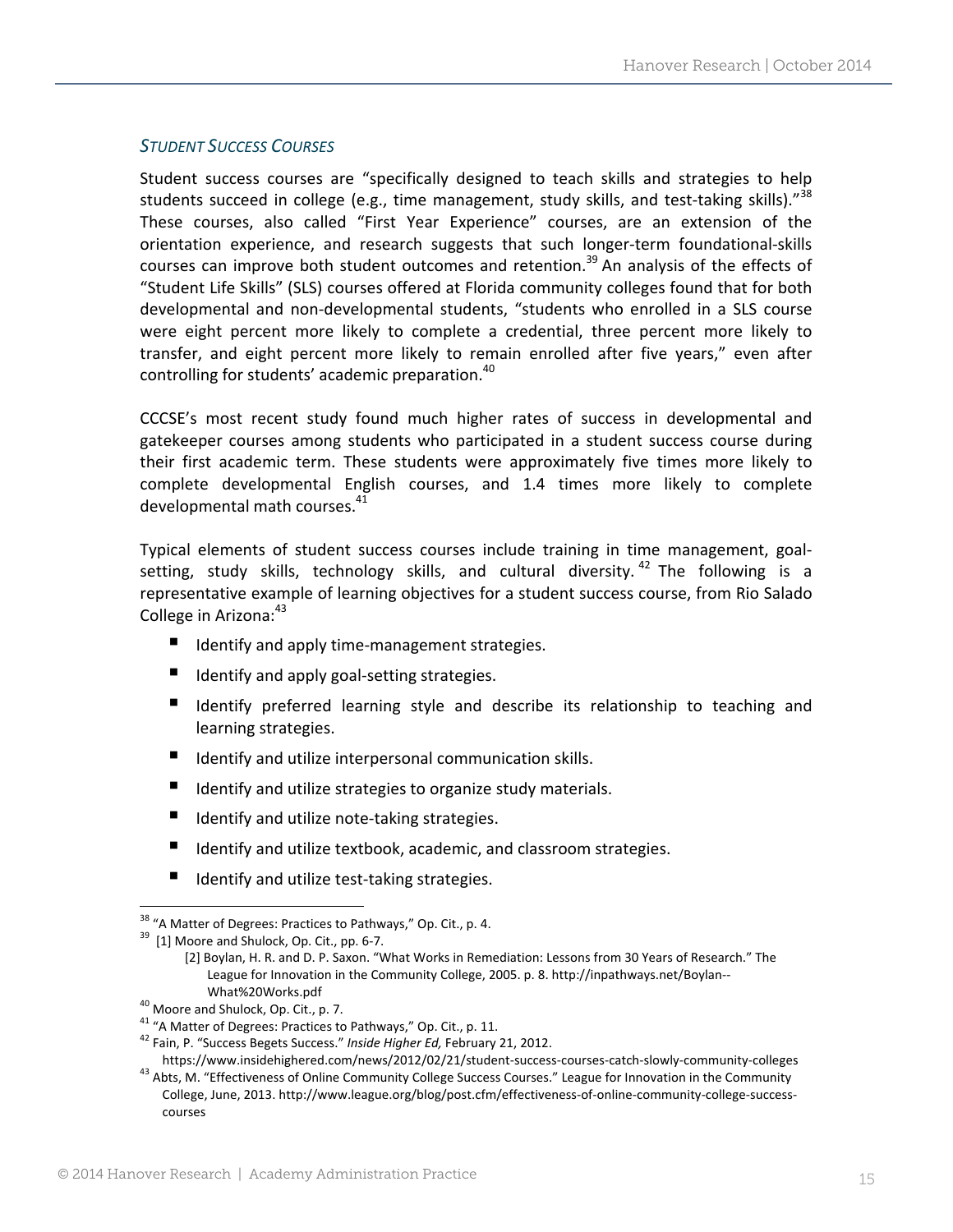- Identify and utilize strategies to improve memory.
- $\blacksquare$  Identify and utilize strategies for critical and creative thinking

Importantly, while there is considerable overlap in the typical components of these courses, some researchers point out that the specific features of student success courses that are most effective in improving first-year success and long-term retention have not yet been identified.<sup>44</sup>

#### **LEARNING COMMUNITIES AND INTEGRATION**

Learning communities seek to promote retention by fostering academic and social relationships among a cohort of students, faculty, and the institution as a whole. These communities "involve a group of students taking two or more linked classes together as a cohort, ideally with the instructors of those classes coordinating course outlines and assignments as well as jointly reviewing student progress."<sup>45</sup> Institutions found their use of learning communities to improve retention based on the theories of retention expert Vincent Tinto, who argues that social integration and commitment to the institution are major considerations for student retention.<sup>46</sup> In congruence with this theory, several studies have found that students are more reluctant to leave an institution after joining a campus organization.<sup>47</sup>

**Quantitative studies of the relationship between learning communities and student outcomes suggest some positive impact on student performance but little or no impact on retention.** CCCSE's studies have found learning communities to be positively related to both engagement — as measured by the "active and collaborative learning," "student‐faculty  $interaction,"$  and "support for learners" — benchmarks<sup>48</sup> and first-year success, with students who participated in a learning community more likely to complete developmental and gatekeeper English courses.<sup>49</sup> However, the studies found no impact on fall-to-fall or fall-to-spring persistence. Similarly, a randomized controlled study of learning communities at six community colleges found that learning communities produced a modest (half‐credit) increase in credits earned but had no impact on persistence.<sup>50</sup>

However, a recent qualitative study conducted by Melinda Karp and her colleagues at the Community College Research Center found that **community college students who are**

<sup>&</sup>lt;sup>44</sup> Zeidenberg, M., Jenkins, D., and Calcagno, J. C. "Do Student Success Courses Actually Help Community Colleges Succeed?" Community College Research Center, June, 2007. p. 6.

http://ccrc.tc.columbia.edu/media/k2/attachments/success-courses-help-students-succeed-brief.pdf<br><sup>45</sup> "A Matter of Degrees: Promising Practices for Community College Student Success," Op. Cit., p. 15.<br><sup>46</sup> Tinto, V. "Promo

http://www.acenet.edu/news-room/Documents/Promoting-Student-Completion-One-Class-at-a-Time--Tinto.pdf 47 Albert, S. "Student Retention – A Moving Target." Brock University, 2010.

http://www.brocku.ca/webfm\_send/6993<br><sup>48</sup> "A Matter of Degrees: High-Impact Practices for Community College Student Engagement," Op. Cit., p. 18.<br><sup>49</sup> "A Matter of Degrees: Practices to Pathways," Op. Cit., pp. 12, 20.<br><sup>50</sup> for Postsecondary Research, 2012. http://www.tc.columbia.edu/i/a/document/23011\_LCSynthesisFull.pdf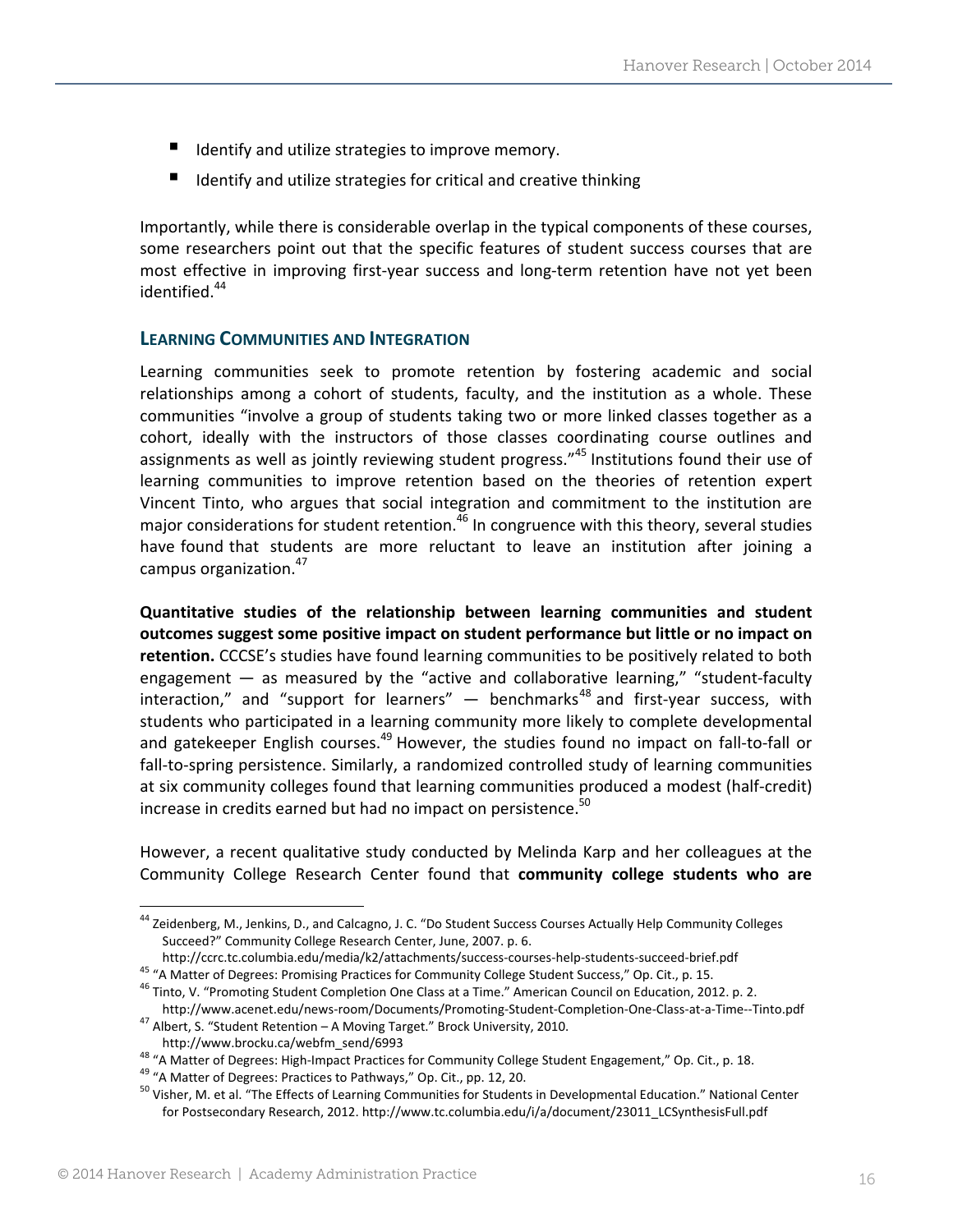**integrated into campus** *information networks* **are more likely to persist to a second year**. 51 Faculty, staff, and peers from whom students learn about the institution comprise these information networks; in this way, the learning networks go beyond mere social relationships and encompass the exchange of information about campus opportunities, courses, or professors.<sup>52</sup> As an example of a practice that promotes information network integration, Karp et al. described guided campus tours that include introductions with personnel in various campus support offices. The authors explain, "[a] number of students reported feeling more comfortable taking advantage of these supports once they had developed relationships with support staff."<sup>53</sup>

The relationship between integration and persistence found in this study is particularly notable because some scholars of the student experience at community colleges have suggested that Tinto's integration framework is inapplicable to community college students. These doubts arise because of the presumption that community college students, who are likely to commute to campus and have significant responsibilities outside of college, are unlikely to integrate socially on their campuses in the same way as students at four‐year institutions.<sup>54</sup> Karp et al.'s findings suggest, to the contrary, that integration efforts designed around embedding students in informational networks can increase students' level of identification with the institution, which, in turn, promotes persistence.

# **PLACEMENT, ACADEMIC PLANNING, AND ADVISING**

# *PRE‐ENROLLMENT ASSESSMENT AND PLACEMENT*

Most community colleges require students to take an assessment test to determine initial placement in developmental or college-level courses,<sup>55</sup> though some institutions, such as Klamath Community College (OR) also consider high school performance.<sup>56</sup> Data from CCCSE indicate that students show higher levels of engagement when they are notified more than a month in advance about having to take the test and when they prepare for the test.<sup>57</sup> In addition, developmental students are 1.6 times more likely to persist fall‐to‐spring when they use online or printed materials to help them prepare for the placement test.<sup>58</sup>

#### *ACADEMIC PLANNING AND ADVISING*

Resource constraints at community colleges can impose challenges for the provision of advising services, with many community colleges unable to provide in‐depth, one‐on‐one

<sup>52</sup> Ibid., p. 8.<br><sup>53</sup> Ibid., p. 9.<br><sup>54</sup> Ibid., p. 9.<br><sup>54</sup> Ibid., p. 1.<br><sup>55</sup> "A Matter of Degrees: Promising Practices for Community College Student Success," Op. Cit., p. 8.<br><sup>56</sup> "A Matter of Degrees: Practices to Pathwa

<sup>&</sup>lt;sup>51</sup> Karp, M., K. Hughes, and L. O'Gara. "An Exploration of Tinto's Integration Framework for Community College Students." Community College Research Center, May, 2008.<br>http://ccrc.tc.columbia.edu/media/k2/attachments/exploration-tintos-integration-framework.pdf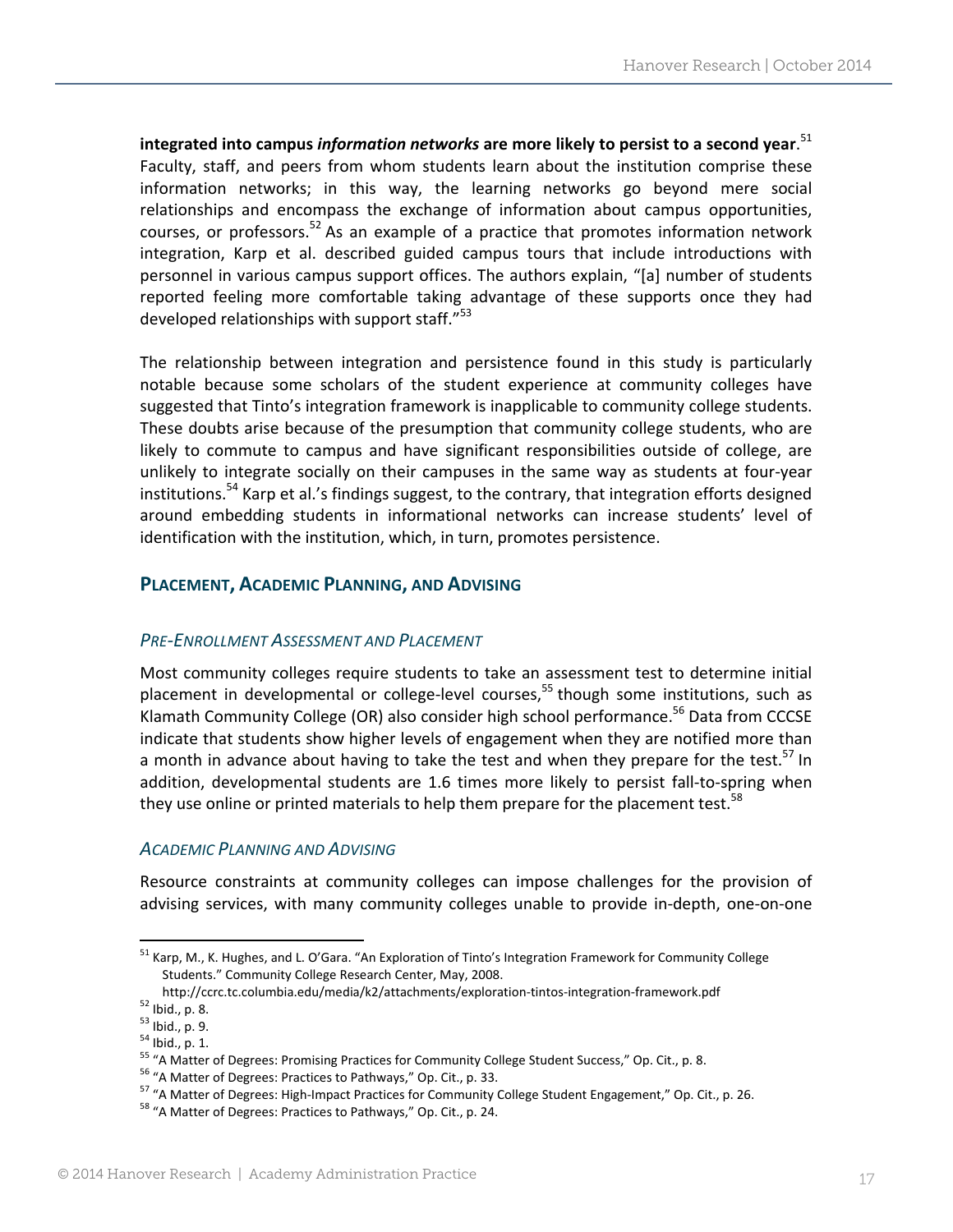advising. <sup>59</sup> Nevertheless, research suggests that **advising services, particularly early development of an academic plan, can increase students' success**. According to CCCSE's 2014 report, students who reported that an advisor helped them develop an academic plan during their first term were 1.3 times more likely to complete a developmental math or English class, and 1.5 times more likely to complete gatekeeper math and English courses.<sup>60</sup>

Several researchers have argued that involving faculty in student advising increases retention by improving students' identification with their academic experience and the institution.<sup>61</sup> According to David Crockett and Virginia Gordon of Noel-Levitz, "academic advising is an important extension of the teaching/learning process, and as such, there are some elements of the advising process that are best done by instructional staff." $62$  A 2005 study at Atlantic Cape Community College (NJ) found that both student satisfaction with advising and four‐year retention rates in the Arts and Humanities department improved after the department moved from a system in which advising was provided by non‐faculty staff to a faculty advising system. $^{63}$ 

Experts such as Wes Habley of ACT, Inc. argue that whether it is provided by faculty or by non‐faculty staff, advising services should be a collaborative effort that integrates the services of multiple institutional entities (Figure 1.4). Coordinating advising services across campus units helps to ensure that are "available at times when, and in places where, students make educational decisions."<sup>64</sup>

<sup>&</sup>lt;sup>59</sup> "Implementation and User Adoption of Integrated Planning and Advising Services." Community College Research Center. http://ccrc.tc.columbia.edu/research-project/integrated-planning-and-advising-services.html<br><sup>60</sup> "A Matter of Degrees: Practices to Pathways," Op. Cit., pp. 13, 20.<br><sup>61</sup> [1] Crockett, D. and V. Gordon. "Academic Ad

and Career Goals." Noel‐Levitz, 2007. pp. 11‐12. http://www.uaa.alaska.edu/advising‐testing/upload/09‐12‐ Powerpoint.pdf

<sup>[2]</sup> McArthur, R. "Faculty‐Based Advising: An Important Factor in Community College Retention." *Community College Review,* 32, 2005.

http://www.atlantic.edu/program/academic/mcarthur/faculty\_based\_advising.htm<br>
<sup>62</sup> Crockett and Gordon, Op. Cit., p. 21.<br>
<sup>63</sup> McArthur, Op. Cit.<br>
<sup>64</sup> Habley, W. "Academic Advising: Critical Link in Student Success." Rete International Conference on Student Success, 2010, p. 46.

http://www.educationalpolicy.org/events/r10/Presentation%20Slides/Wes%20Habley.pdf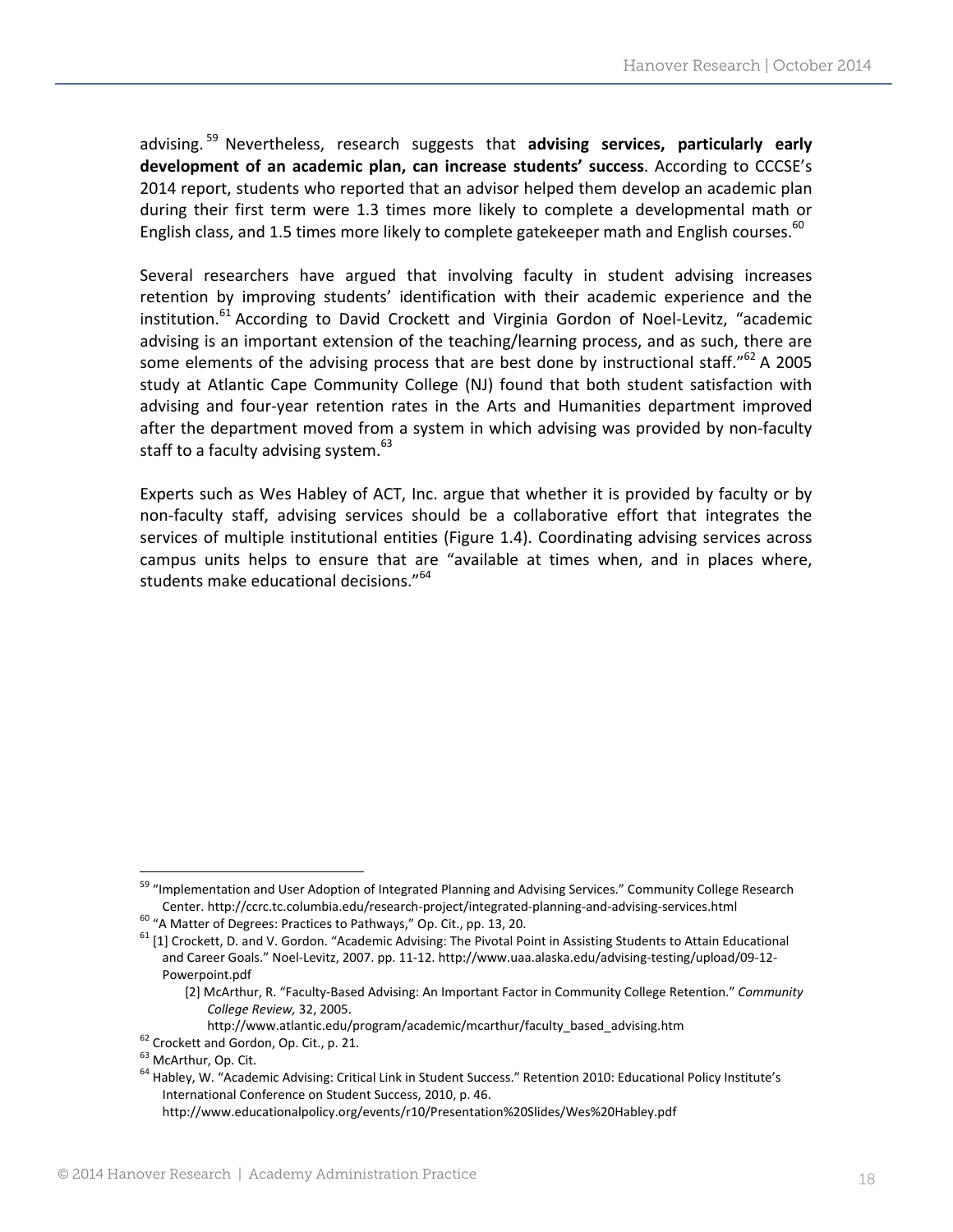

Source: Educational Policy Institute<sup>65</sup>

The Alamo Colleges in Texas have implemented a three-tiered advising system that provides targeted support for students in different phases of their academic careers.<sup>66</sup> The first tier provides pre‐enrollment advising that includes orientation, placement assessments, and post-assessment consultations. The second tier is post-enrollment advising that includes case management from a dedicated advisor, a student success course, and early alert for struggling students. The final tier is advising for students with 30 credits or more, in which students are paired with both an advisor and a faculty mentor. Students seeking transfer to a four‐year institution declare an intended transfer institution and work with their advisor

 $65$  Ibid., p. 43.<br> $66$  "A Matter of Degrees: Practices to Pathways," Op. Cit., p. 29.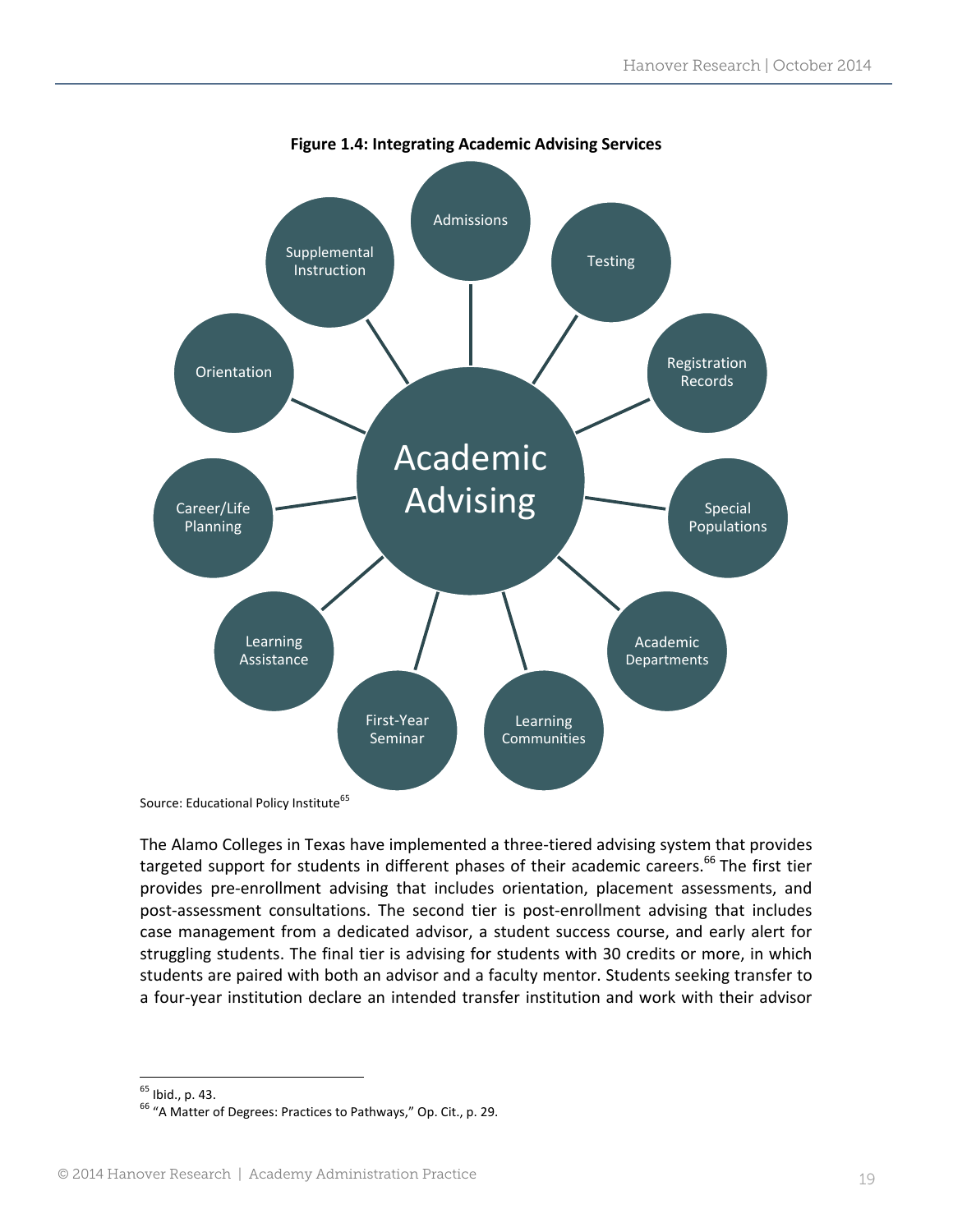and mentor to ensure all transfer course requirements are fulfilled, while students seeking employment receive support in developing a career plan and building a portfolio/résumé.<sup>67</sup>

#### *INTERVENTION FOR STRUGGLING STUDENTS*

Recent evidence suggests that intensive or "intrusive" advising for academically struggling students can increase the likelihood that such students will persist. For example, CCCSE found that **alert and intervention systems, which provide a mechanism for faculty to identify struggling students and intervene to offer support, have significant and wide‐ ranging positive effects on engagement among students who struggle academically**. Specifically, these systems improved engagement on all five CCSSE benchmarks.<sup>68</sup>

Zane State College in Zanesville, Ohio recently instituted an intensive advising program for struggling students. Under this program, once a student is identified as being at risk of dropping out, advisors use a variety of means to establish contact with the student, including email, phone calls, Facebook messages, $^{69}$  and (if all else fails) in-person visits to the student's courses.<sup>70</sup> While previous intervention plans at Zane State College also encouraged students to meet with an advisor, the current approach makes the recommendation much stronger: according to Stacie Mahaffey, director of Zane State College's Student Success Center, "It was implied as a mandatory meeting…. We didn't say you had to come in, but it was implied."<sup>71</sup>

<sup>&</sup>lt;sup>67</sup> Ibid.<br><sup>68</sup> "A Matter of Degrees: High-Impact Practices for Community College Student Engagement," Op. Cit., p. 32.<br><sup>69</sup> Ibid., p. 9.<br><sup>70</sup> Abdul-Alim, J. "Report: 'Intrusive Advising' Among Best Practices for Communit Education, February, 2012. http://diverseeducation.com/article/16812/ <sup>71</sup> Mahaffey quoted in: Ibid.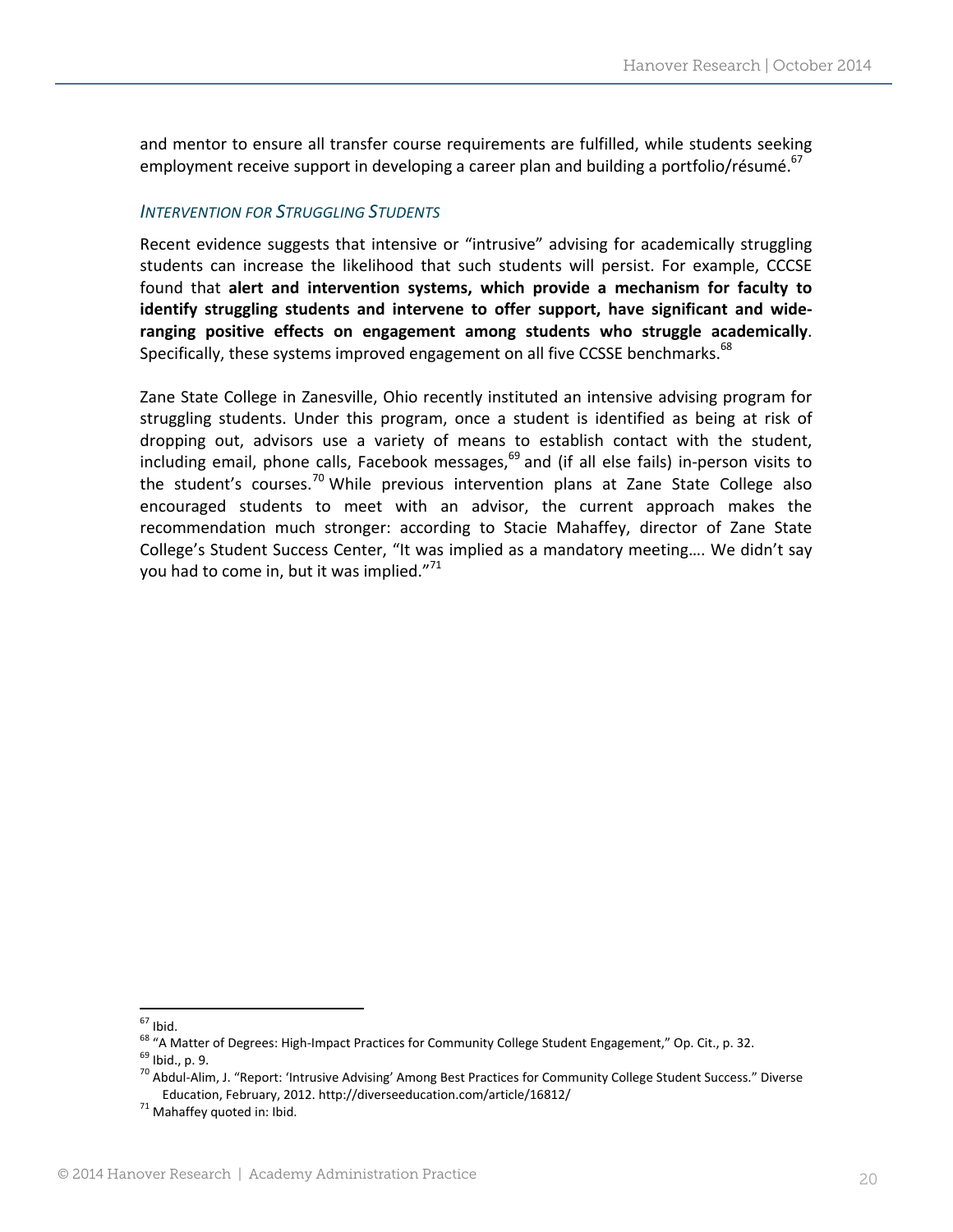# SECTION II: PROGRAM PROFILES

The following section provides detailed descriptions of exemplary retention programs at community colleges. These profiles provide additional information about how institutions have implemented some of the evidence-backed strategies described in Section I of this report.

# **COMMUNITY COLLEGE OF BALTIMORE COUNTY**

The Community College of Baltimore County (CCBC) in Maryland enrolls a total of 68,301 students while employing 450 full-time faculty.<sup>72</sup> The following profile describes two of CCBC's retention‐oriented initiatives that have received national attention and recognition in recent years.

### *ACCELERATED LEARNING PROGRAM (ALP)*

CCBC offers a basic writing course known as the Accelerated Learning Program (ALP), which incorporates elements of both fast-track developmental education and the first-year learning community. Faculty members in the English department at CCBC developed ALP after observing that most students who were placed in CCBC's upper‐level developmental writing course never passed first-year composition (ENGL101).<sup>73</sup>

CCBC gives students whose scores on the Accuplacer exam place them in upper‐level basic writing the option of enrolling in ALP or a more traditional basic writing course. Those who opt for ALP enroll concurrently in a developmental basic writing course and ENGL101.<sup>74</sup> Those sections of ENGL101 designated as ALP sections balance the numbers of ALP students and more college-ready students who have tested into ENGL101 (i.e., 8-10 ALP students with 10-12 non-developmental students). The CCCSE's 2013 report on student engagement highlighted the program with the following description:

The 10 ALP students become a cohort. Their paired classes — English 101 and the developmental course — are taught by the same instructor, and they typically are scheduled during consecutive class periods. As a result, the ALP students and their instructor spend six hours per week together, and half of that time is in a small section of just 10 students.<sup>75</sup>

Both internal and external studies of ALP suggest it is effective in improving both success in college-level English and long-term retention.<sup>76</sup> A group of researchers at the Community

<sup>&</sup>lt;sup>72</sup> "Key Facts." Community College of Baltimore County. https://www.ccbcmd.edu/media/pre/keyfacts.pdf<br><sup>73</sup> Adams, P. et al. "The Accelerated Learning Program: Throwing Open the Gates." Journal of Basic Writing, 28:2,

<sup>2009.</sup> pp. 52-56. http://files.eric.ed.gov/fulltext/EJ877255.pdf<br><sup>74</sup> Ibid., p. 57.<br><sup>75</sup> "A Matter of Degrees: Engaging Practices, Engaging Students," Op. Cit., p. 13.<br><sup>75</sup> [1] Ibid. [2] Cho, S. et al. "New Evidence of Suc Outcomes of Students in the Accelerated Learning Program." Community College Research Center, December, 2012. http://ccrc.tc.columbia.edu/media/k2/attachments/ccbc‐alp‐student‐outcomes‐follow‐up.pdf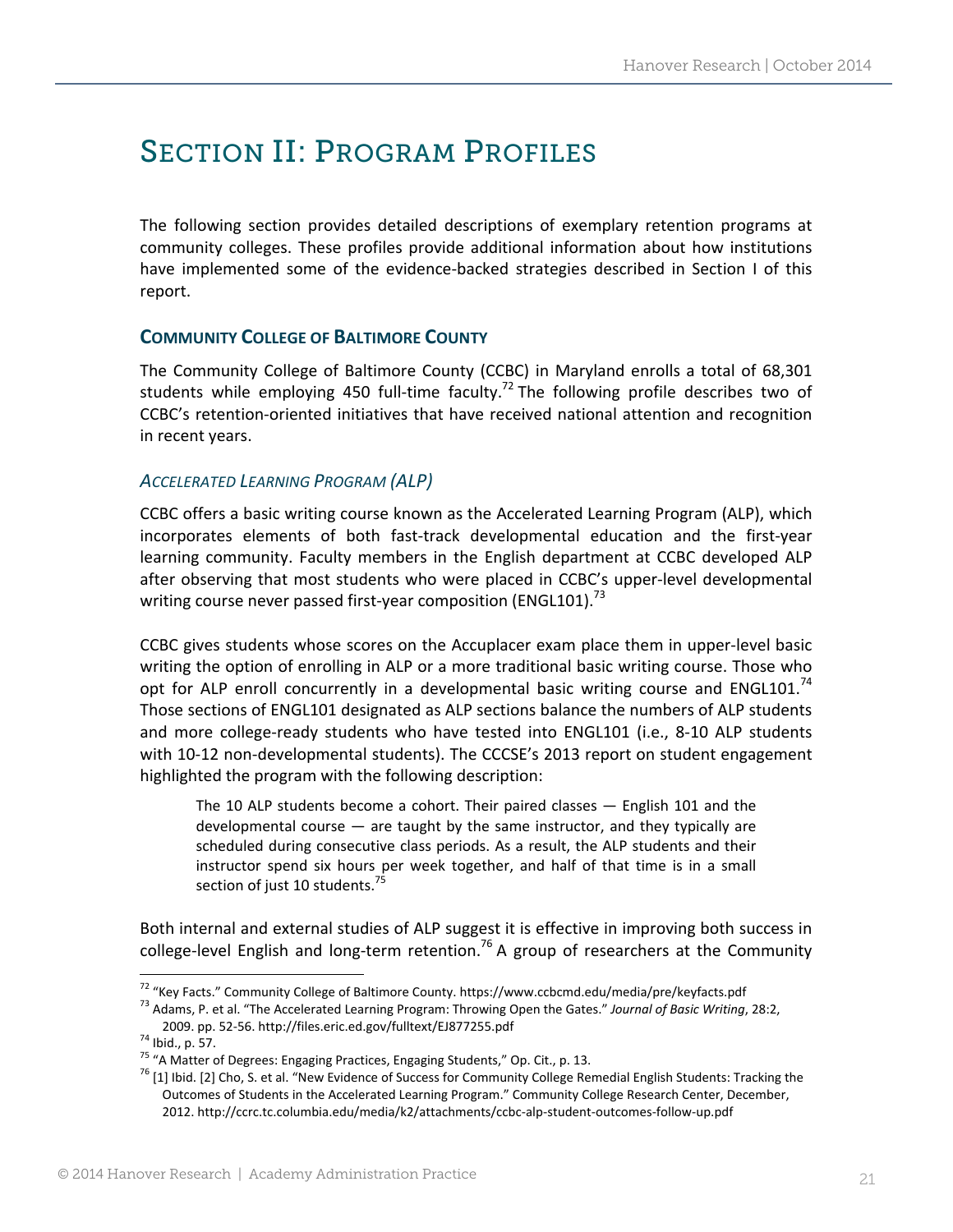College Research Center analyzed the program's outcomes in 2012 and found the following two indications of the program's effectiveness: $<sup>77</sup>$ </sup>

- ALP students were more likely to attempt ENGL101 and ENGL102 than matched non‐ALP students
- ALP students were more likely to remain enrolled for the following term and the following year

In a 2009 article, a group of instructors at CCBC identified eight features of ALP that are critical to the program's success in engaging developmental learners:<sup>78</sup>

- **Mainstreaming**: ALP students are placed directly into credit‐bearing writing classes. This has "a powerful psychological effect for basic writers"<sup>79</sup>
- **Cohort Learning**: Cohorts of 8-10 students take ENGL101 and basic writing courses together, with the same instructor
- **Small Class Size**: ALP classes are limited to 20 students
- **Contextual Learning:** Instruction and exercises of the basic writing course is relevant to content of ENGL101
- **Acceleration**: Shorter remedial pipeline lessens opportunities for students to "leak" out of the pipeline
- **Heterogeneous Grouping**: ALP students are placed in courses with college-ready students, who "serve as role models both for writing and for successful student behavior"80
- **Attention to Behavioral Issues**: ALP instructors emphasize behaviors and attitudes required for college success
- **Attention to Life Problems**: Instructors make time to talk to ALP students about any problems students are facing outside of school, and direct students to appropriate resources

These instructors also note that because of the positive impact ALP has on success rates, the cost of the program per successful student is lower than traditional remedial programs.<sup>81</sup>

# *SCHOOL OF HEALTH PROFESSIONS: MAXIMIZING STUDENT SUCCESS*

CCBC's School of Health Professions (SHP) "employs a three‐pronged, mutually‐reinforcing approach to student achievement, retention, and attainment," which received a Noel-Levitz

<sup>77</sup> Cho, S. et al. Op. Cit., p. 7.<br>
<sup>78</sup> Adams et al., Op. Cit., pp. 59-63.<br>
<sup>79</sup> Ibid., p. 60.<br>
<sup>80</sup> Ibid., p. 62.<br>
<sup>81</sup> Ibid., p. 64.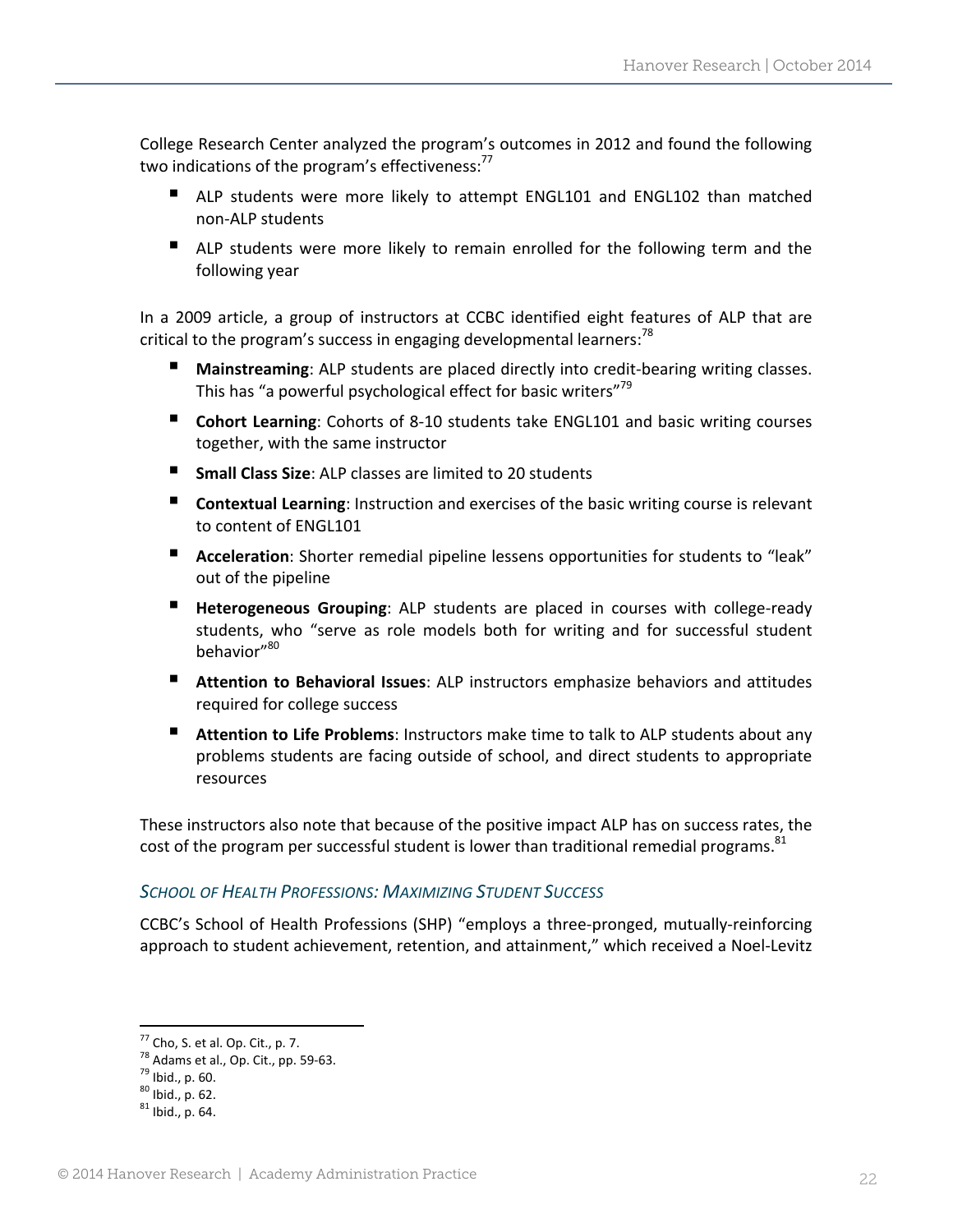Retention Excellence Award in 2008.<sup>82</sup> The **three core elements** of SHP's "Maximizing Student Success" initiative are the pre‐entry **"Tools for Success" workshops**, **supplemental instruction programs**, and the **Early Alert Tutoring system**. A unique feature of the Maximizing Student Success program is the degree of students' participation in designing, implementing, and evaluating the program. The supplemental instruction and tutoring programs both rely on advanced students to help less college‐ready students succeed.

The Tools for Success program comprises a two-part workshop series and is a required component of orientation for new students.<sup>83</sup> These workshops provide "guided practice in strategic reading, note taking, study groups, test preparation, and test taking."<sup>84</sup> The workshops also emphasize life skills and maintaining a "school/family/work/self‐care balance."<sup>85</sup>

As described in Section I of this report, supplemental instruction (SI) is a peer education program that supports students in traditionally difficult courses.<sup>86</sup> High-achieving students who have previously completed the course lead these weekly, structured study sessions and integrate multiple learning approaches to promote mastery of course content and development of general study skills.<sup>87</sup> Also drawing on the use of peer instruction, the Early Alert Tutoring system facilitates immediate and intensive instructional support for struggling students. This system requires students who fail early exams in one of their first‐year courses to undergo individualized tutoring that helps students "refine, redirect, or redouble their efforts."88

As shown in Figure 2.1, the Maximizing Student Success program has had positive impacts on the percentage of students who pass early courses after failing the first exam, the percentage who pass the first two semesters in their first attempt, and the two‐year graduation rate of SHP students.<sup>89</sup>

 82 "A Compendium of Successful, Innovative Retention Programs and Practices: Winners of the Lee Noel & Randi Levitz Retention Excellence Awards 1989‐2012." Illinois Student Assistance Commission, 2012. p. 130.

http://www.isac.org/dotAsset/5922645b-49d9-4aa9-a172-12a093b2f252.pdf<br><sup>83</sup> Simmons, L. and E. Young. "Maximizing Student Success in Health Career Programs: Easy Strategies to Increase Retention and Graduation Rates in Allied Health Programs." National Network of Health Career Programs in Two‐ Year Colleges. p. 15. http://www.nn2.org/images/Maximizing\_Student\_Success\_final-2.pdf<br><sup>84</sup> "Compendium of Successful, Innovative Retention Programs," Op. Cit., p. 130.<br><sup>85</sup> Ibid.<br><sup>86</sup> "Supplemental Instruction." The Commu

<sup>&</sup>lt;sup>87</sup> "Compendium of Successful, Innovative Retention Programs," Op. Cit., p. 130. <sup>88</sup> Ibid. 89 Simmons, and Young, Op. Cit., pp. 12, 21.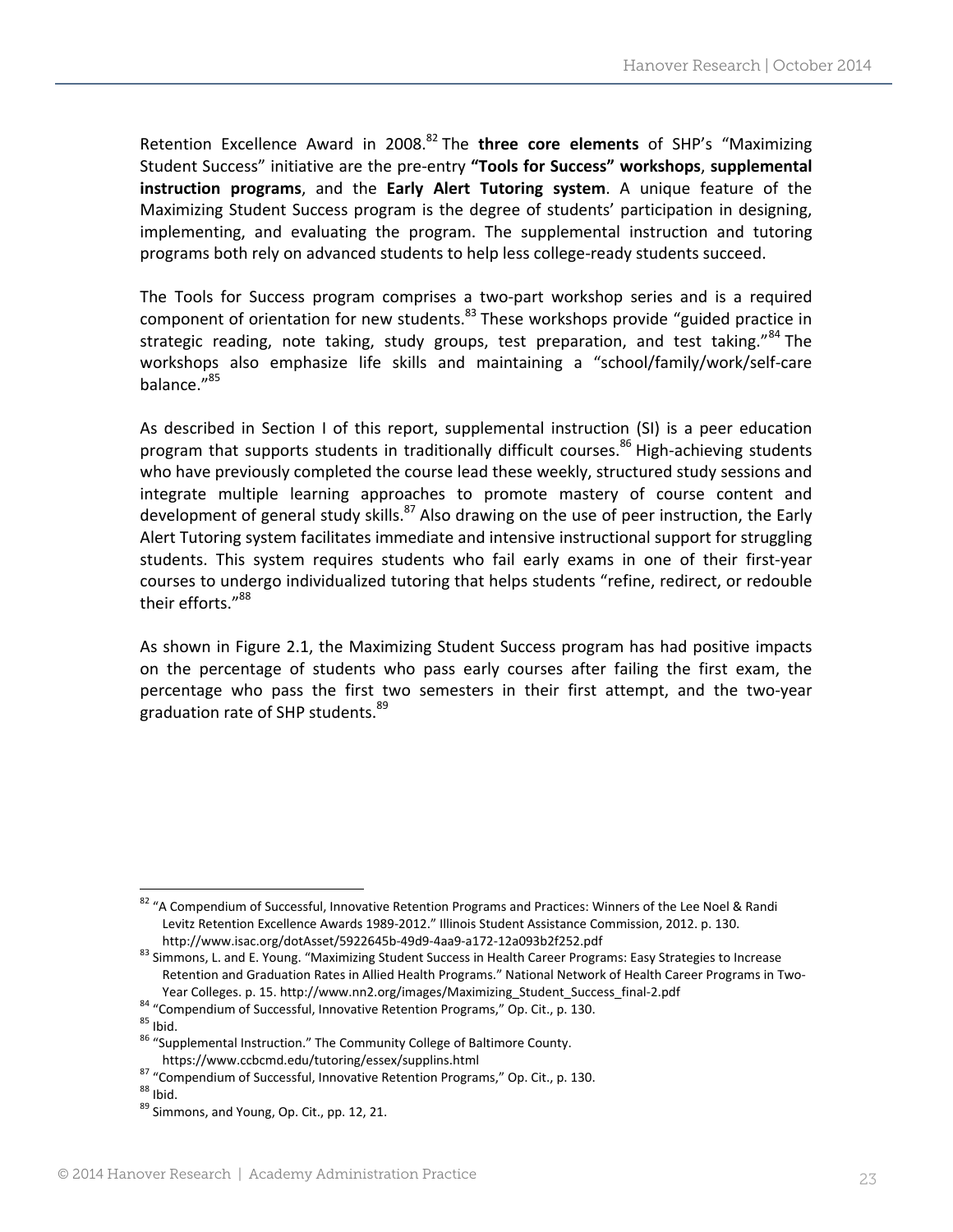

**Figure 2.1: Student Outcomes Before and After Implementation of Maximizing Student Success Program, CCBC** 

Source: National Network of Health Career Programs in Two-Year Colleges<sup>90</sup>

Dashed line: Date of program launch

Solid line: Introduction of Tools for Success and Supplemental Instruction

# **SOUTH FLORIDA STATE COLLEGE**

South Florida State College (SFSC) operates four campuses across a wide geographical area in southern Florida. With a total of 2,625 enrolled students and 68 faculty members, SFSC has an average class size of 12 and a 2013-2014 institutional budget of \$21.2 million.<sup>91</sup>

SFSC has implemented a comprehensive program known as the Guide to Personal Success (GPS) to improve student engagement, retention, and academic success.<sup>92</sup> In addition to the new student orientation described earlier in Figure 1.3, the GPS program includes a First Year Experience (FYE) Seminar along with professional development for the faculty who teach it (Figure 2.2). Students taking the FYE Seminar and faculty completing FYE training sessions may choose from both in‐person and online formats.

<sup>&</sup>lt;sup>90</sup> Ibid.<br><sup>91</sup> "Quick Facts." South Florida State College. http://www.southflorida.edu/about/quickfacts/<br><sup>92</sup> Stephens and Revell, Op. Cit.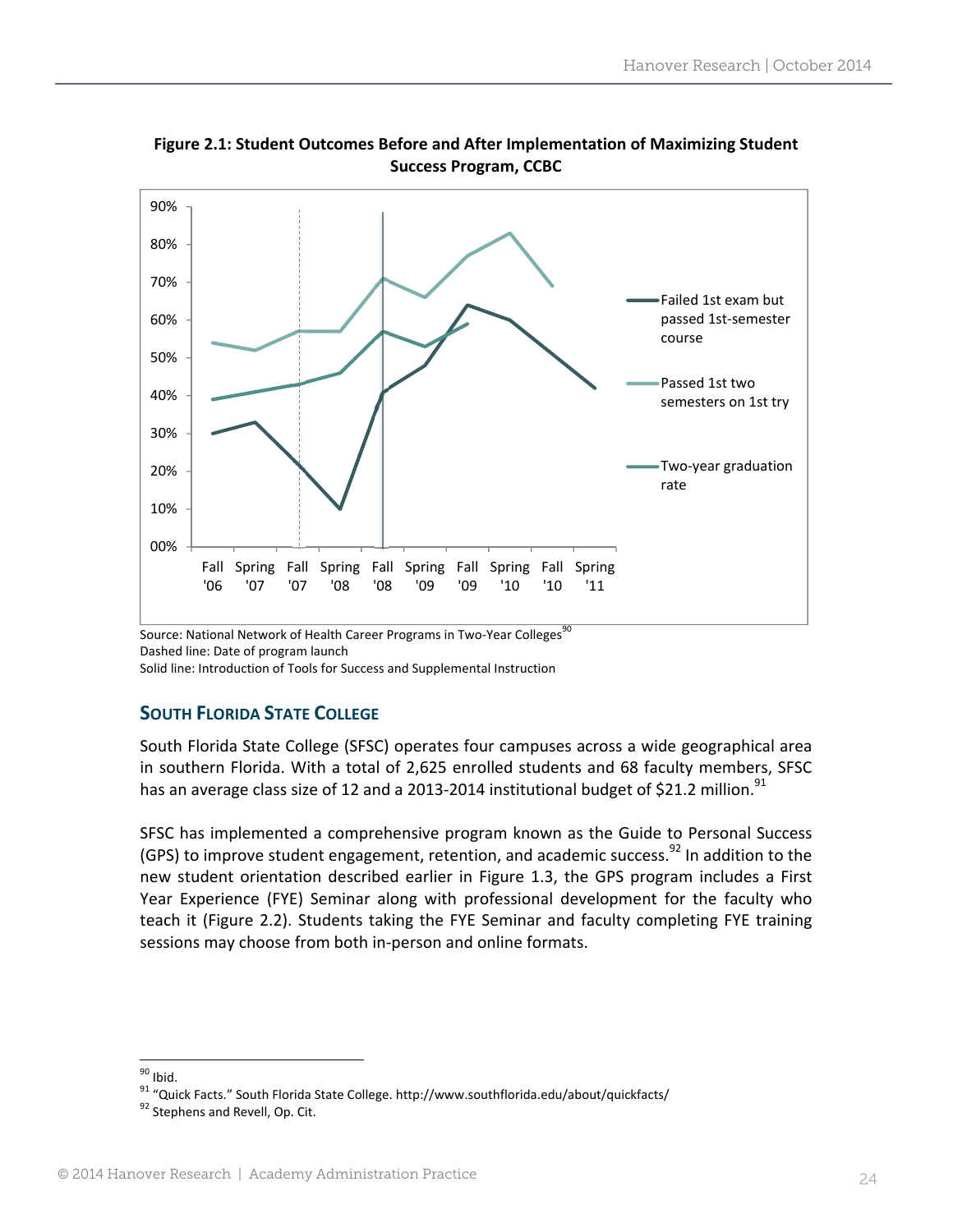| <b>PROGRAM</b>                         | <b>DESCRIPTION</b>                                                                                                                                                                                      | <b>TARGET POPULATION</b>                                                                                    |  |  |  |  |
|----------------------------------------|---------------------------------------------------------------------------------------------------------------------------------------------------------------------------------------------------------|-------------------------------------------------------------------------------------------------------------|--|--|--|--|
| New Student Orientation                | A four-hour college orientation<br>program mandatory for all<br>degree- and certificate-seeking<br>students prior to the start of<br>their first classes                                                | Mandatory for all students in<br>their first term; optional for all<br>other students.                      |  |  |  |  |
| First Year Experience (FYE)<br>Seminar | 1 credit seminar.                                                                                                                                                                                       | Required for all degree-seeking<br>students with 15 or fewer college<br>credits                             |  |  |  |  |
| Teaching Excellence Institute          | An ongoing professional<br>development series devoted to<br>improving faculty and staff<br>pedagogy and infusing active<br>learning and technology into the<br>classroom to improve student<br>learning | Mandatory for faculty and staff<br>teaching the FYE Seminar;<br>optional for all other faculty and<br>staff |  |  |  |  |
|                                        | FYE Academy: a professional<br>development training sequence<br>focused on providing specialized<br>training for the FYE Seminar                                                                        | Mandatory for all FYE Seminar<br>instructors                                                                |  |  |  |  |

#### **Figure 2.2: Components of SFSC GPS Initiative**

Source: South Florida State College<sup>93</sup>

#### *FIRST YEAR EXPERIENCE SEMINAR*

The FYE seminar is designed to "assist students as they make the social, emotional and cognitive leaps from high school, where motivation for learning is extrinsic, to college, where motivation for learning is intrinsic." $94$  SFSC pursued a collaborative approach to constructing content for the FYE Seminar, soliciting proposals from faculty and compiling a series of ready-made modules on various topics, which include lecture materials, student activities, and sample assignments.<sup>95</sup> Figure 2.3 lists the learning goals and associated outcomes for the orientation session and the FYE Seminar.

As with the new student orientation, SFSC offers the FYE Seminar at multiple times and in multiple formats in order to provide maximal flexibility for students with varying schedules and learning styles. Students may take the FYE Seminar in any of the following four  $formats: <sup>96</sup>$ 

- Intensive two-day session (six hours each day), held the week before classes start
- **Two all‐day sessions** (six hours each) during the first six weeks of the term
- **Weekly seminar meeting**, two hours each week for the first six weeks of the term
- **Weekly seminar meetings**, one hour each week for the first 12 weeks of the term

<sup>&</sup>lt;sup>93</sup> Ibid., p. 8.<br><sup>94</sup> Ibid., p. 16.<br><sup>95</sup> Ibid., p. 44.<br><sup>96</sup> Bulleted text quoted, with slight modifications for clarity, from: Ibid., p. 45.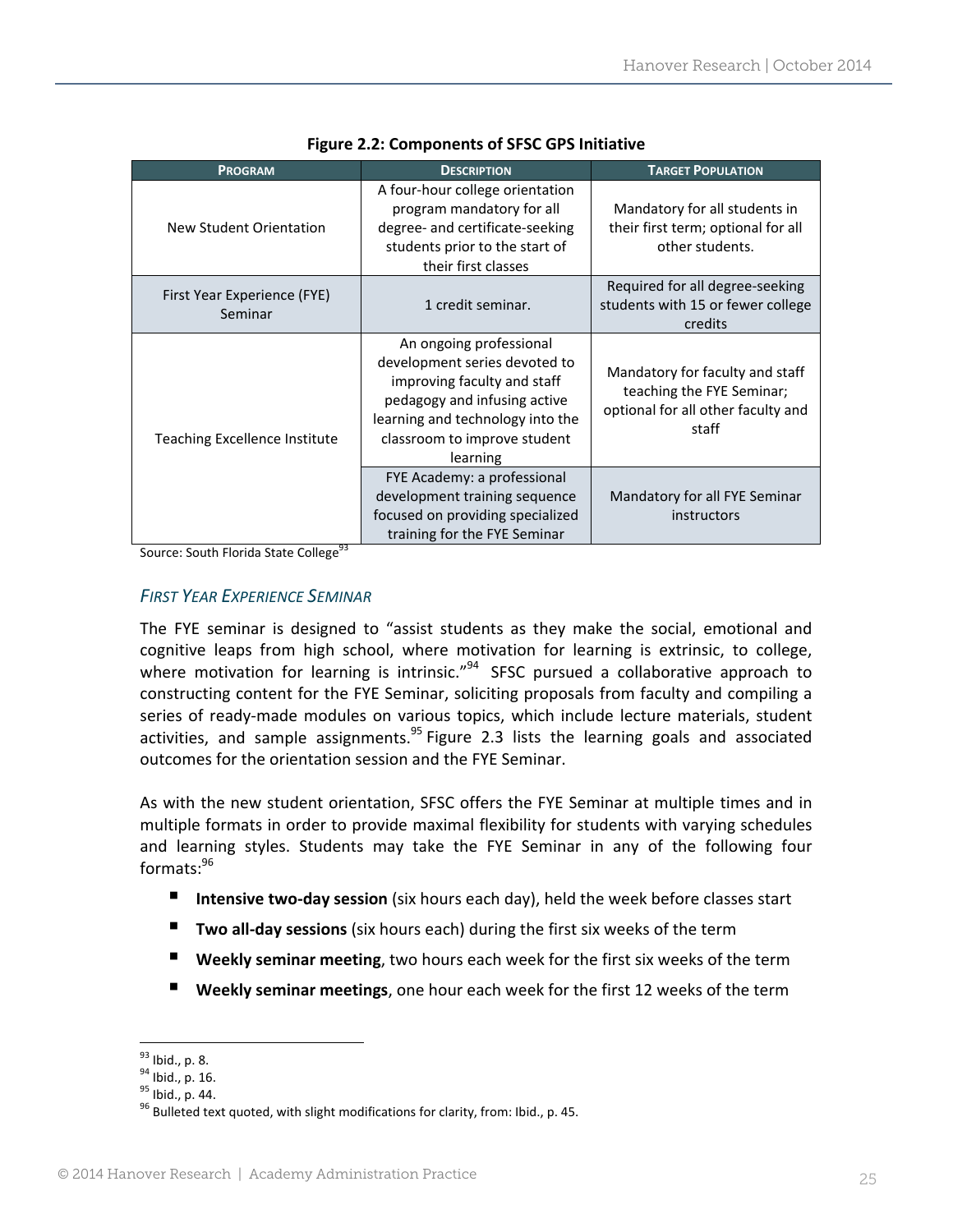

Source: South Florida State College<sup>97</sup>

#### *PROFESSIONAL DEVELOPMENT*

In order to increase the preparation and skill of faculty teaching the FYE seminar, and to promote faculty buy‐in for the FYE initiative, SFSC offers two professional development programs, the Teaching Excellence Institute and the FYE Academy. The FYE Academy provides specific training for faculty selected to instruct the FYE seminar, while the Teaching Excellence Institute is open to all faculty and provides both opportunities for general pedagogical development and knowledge of the structure and purpose of the FYE seminar.<sup>98</sup> Figure 2.4 includes the topics of each professional development program.

 $\frac{97}{98}$  Ibid., pp. 52-53.<br><sup>98</sup> Ibid., pp. 46-47.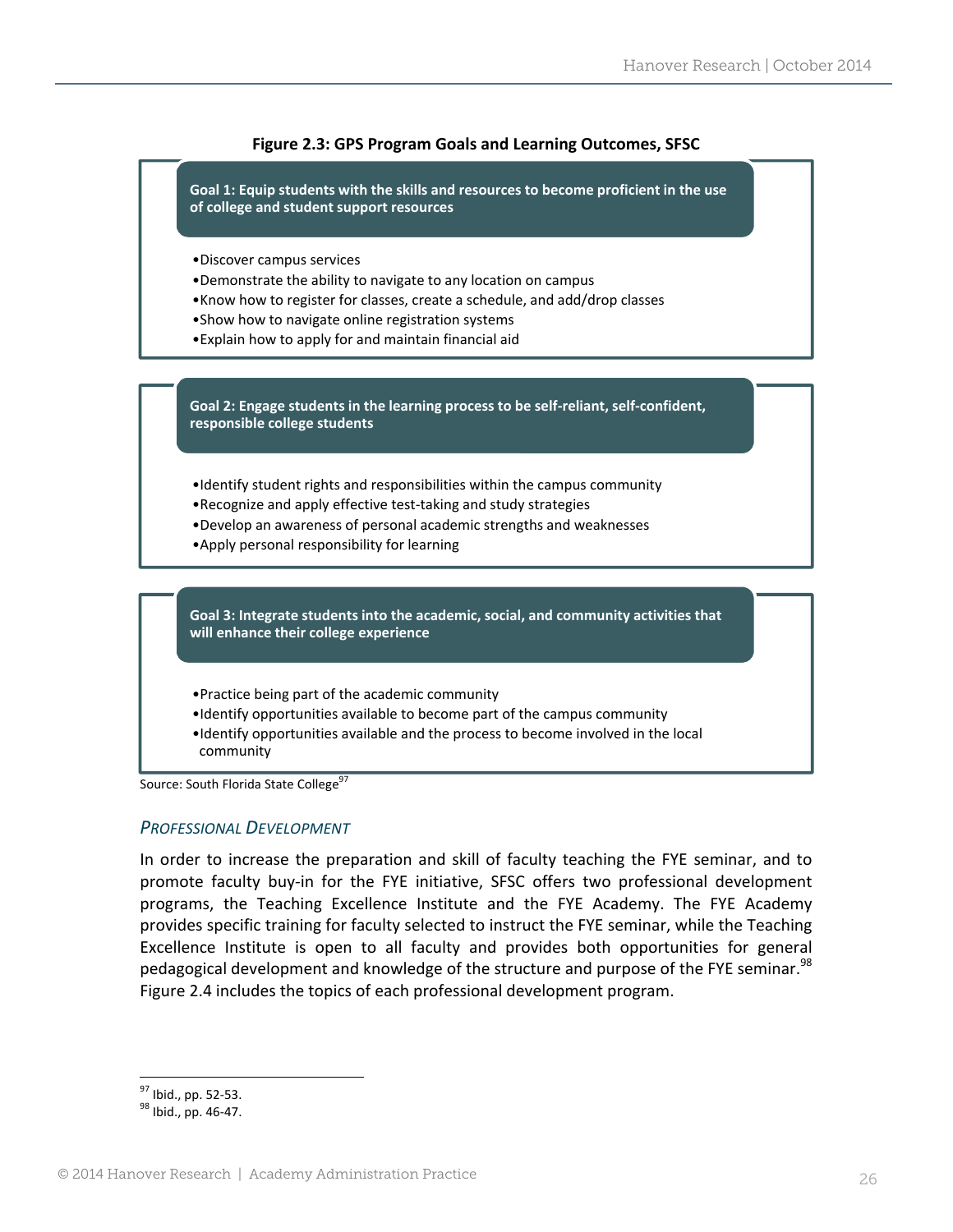| <b>TEACHING EXCELLENCE INSTITUTE</b>      | <b>FYE ACADEMY</b>                             |
|-------------------------------------------|------------------------------------------------|
| ■ Student Engagement                      | ■ Standardized Course Documents and Procedures |
| ■ Active Learning                         | ■ Textbook Orientation                         |
| ■ Technology in the Classroom             | • Online Resources                             |
| ■ Learning Styles (Metacognition)         | $\blacksquare$ FYE Handbook                    |
| ■ Student Diversity                       | ■ Cengage Learning Faculty Presentations       |
| ■ Leading Effective Classroom Discussions | ■ Cengage WebEx Discussions                    |
| ■ Developing Critical Thinking Skills     | ■ Cengage Student Success Webinars             |
| ■ Classroom Management                    | ■ Creating Out-of-Classroom Experiences        |
| ■ Cooperative Learning                    | ■ Knowing Your Campus                          |
| Assessment and Evaluation                 | ■ FYE Course Assessment Strategies             |

|  |  | Figure 2.4: Topics for Professional Development Accompanying FYE Seminar, SFSC |
|--|--|--------------------------------------------------------------------------------|
|  |  |                                                                                |

Source: South Florida State College<sup>99</sup>

Faculty must complete the FYE Academy before becoming certified to teach the seminar.<sup>100</sup>

#### *ASSESSMENT*

SFSC's GPS program includes a comprehensive long‐term assessment plan. Prior to launching the GPS program, SFSC employed one of CCCSE's surveys, the Survey of Entering Student Engagement (SENSE) to assess areas of greatest need and establish a baseline of students' perceptions against which to compare future results.<sup>101</sup> Ongoing assessment will incorporate data from the CCSSE survey, additional student surveys and focus groups, and student performance (Figure 2.5).

|                               | <b>PRE-PLAN</b> |               | <b>IMPLEMENTATION</b> |     | YEAR <sub>1</sub> |                          | YEAR <sub>2</sub> |              | YEAR <sub>3</sub> |               |                          | YEAR <sub>4</sub> |              |              |               |      |               |               |
|-------------------------------|-----------------|---------------|-----------------------|-----|-------------------|--------------------------|-------------------|--------------|-------------------|---------------|--------------------------|-------------------|--------------|--------------|---------------|------|---------------|---------------|
|                               | EALL            | <b>SPRING</b> | <b>SUMMER</b>         | FAL | SPRING            | SUMMER<br>FALL<br>SPRING |                   |              | <b>SUMMER</b>     | <b>RATION</b> | SPRING<br>SUMMER<br>FALL |                   |              | SPRING       | <b>SUMMER</b> | Fall | <b>SPRING</b> | <b>SUMMER</b> |
| <b>ASSESSMENT TOOL</b>        |                 |               |                       |     |                   |                          |                   |              |                   |               |                          |                   |              |              |               |      |               |               |
| <b>SENSE Survey</b>           | v               |               |                       |     |                   |                          |                   |              |                   |               |                          |                   | $\checkmark$ |              |               |      |               |               |
| <b>CCSSE Survey</b>           |                 | $\checkmark$  |                       |     |                   |                          |                   |              |                   |               |                          |                   |              | $\checkmark$ |               |      |               |               |
| <b>Student Focus Groups</b>   |                 | ✓             |                       | ✓   |                   |                          | ✓                 |              |                   | ✓             |                          |                   | ✓            |              |               |      |               |               |
| <b>Student Opinion Survey</b> |                 |               |                       |     |                   |                          |                   |              |                   | $\checkmark$  |                          |                   |              |              |               |      |               |               |
| Program Review                |                 |               |                       |     | ✓                 |                          |                   | $\checkmark$ |                   |               |                          |                   |              | ✓            |               |      |               |               |
| 3-Year Formative Evaluation   |                 |               |                       |     |                   |                          |                   |              |                   |               |                          |                   |              | ✓            |               |      |               |               |
| <b>Summative Evaluation</b>   |                 | 102           |                       |     |                   |                          |                   |              |                   |               |                          |                   |              |              |               |      | ✓             |               |

**Figure 2.5: GPS Program Assessment Plan, SFSC**

Source: South Florida State College<sup>102</sup>

<sup>&</sup>lt;sup>99</sup> Ibid., p. 48.<br><sup>100</sup> Ibid., p. 50.<br><sup>101</sup> Ibid., p. 8.<br><sup>102</sup> Ibid., p. 26.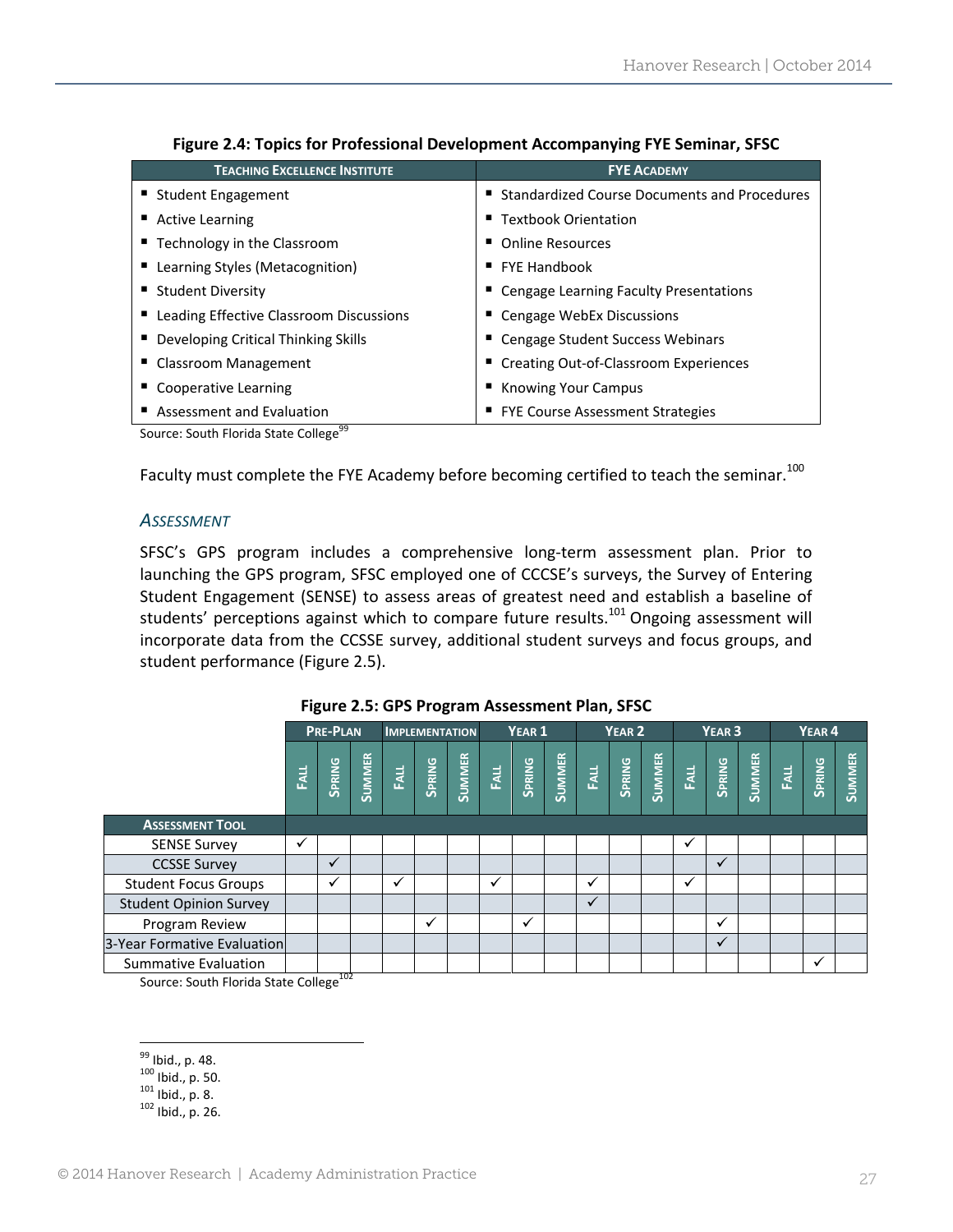# **TALLAHASSEE COMMUNITY COLLEGE**

Tallahassee Community College (TCC) enrolls 13,509 students and has a student‐to‐faculty ratio of 26 to  $1^{103}$  Two aspects of TCC's retention efforts are particularly effective: TCC's mandatory orientation program and its integrated learning center that centralizes a wide variety of student support services.

TCC introduced a revised orientation program in 2008 designed to "[help] students understand the college's expectations, their own role in being successful, and the roles of others at the institution."<sup>104</sup> Attendance is required for all students, and TCC's **fall‐to‐spring retention rate rose from 80 to 84 percent after implementing mandatory orientation**. Students could attend a full‐day or half‐day session, and could attend with or without a family member. TCC saw higher fall-to-spring retention rates among students who attended the full‐day session (85 percent, compared to 78 percent among those who attended the half-day session) and among those who attended with a family member (90 percent versus 84 percent).<sup>105</sup> Because the orientation needs of adult learners differ from those of firsttime‐in‐college students, TCC has plans to begin offering separate, more targeted orientation sessions for different student populations.<sup>106</sup>

The William J. Law Jr. Learning Commons is another initiative and campus resource that has benefitted retention at TCC. The Learning Commons "centralizes learning and technology support and provides resources for all students across the curriculum."<sup>107</sup> Staff at the Learning Commons provide individual and small‐group technology instruction and research assistance for students in their first two years. The program also draws significant support from faculty, who incorporate the Learning Commons into their courses by using the space for meeting with students and other activities that strengthen students' learning strategies and technology skills.<sup>108</sup> TCC has found that by centralizing these various support services, it is able to provide more extensive support to a much larger number of students. Retention rates are also significantly higher among students who regularly use the Learning Commons' resources.109

#### **CALIFORNIA ACCELERATION PROJECT**

The California Community Colleges' Success Network (3CSN) implemented the California Acceleration Project (CAP) in 2011 in response to high proportions of students requiring remedial education and long developmental sequences in both math and English.<sup>110</sup> CAP's

<sup>&</sup>lt;sup>103</sup> "Tallahassee Community College." National Center for Education Statistics.<br>http://nces.ed.gov/collegenavigator/?q=tallahassee+community+college&s=all&id=137759

<sup>&</sup>lt;sup>104</sup> "A Matter of Degrees: Engaging Practices, Engaging Students," Op. Cit., p. 11.<br><sup>105</sup> Ibid.<br><sup>106</sup> Ibid.<br><sup>106</sup> Ibid.<br><sup>107</sup> "Specific State Campus-Based Student Retention Programs with Measurable Results." Illinois Stud Commission. pp. 10‐11. http://www.isac.org/about‐isac/map‐advising‐

workgroup/documents/Specific%20State%20Campus-Based%20Student%20Retention%20Programs.pdf<br>
<sup>108</sup> Ibid.<br>
<sup>109</sup> Ibid.<br>
<sup>110</sup> Hern and Snell," Op. Cit., pp. 3, 8.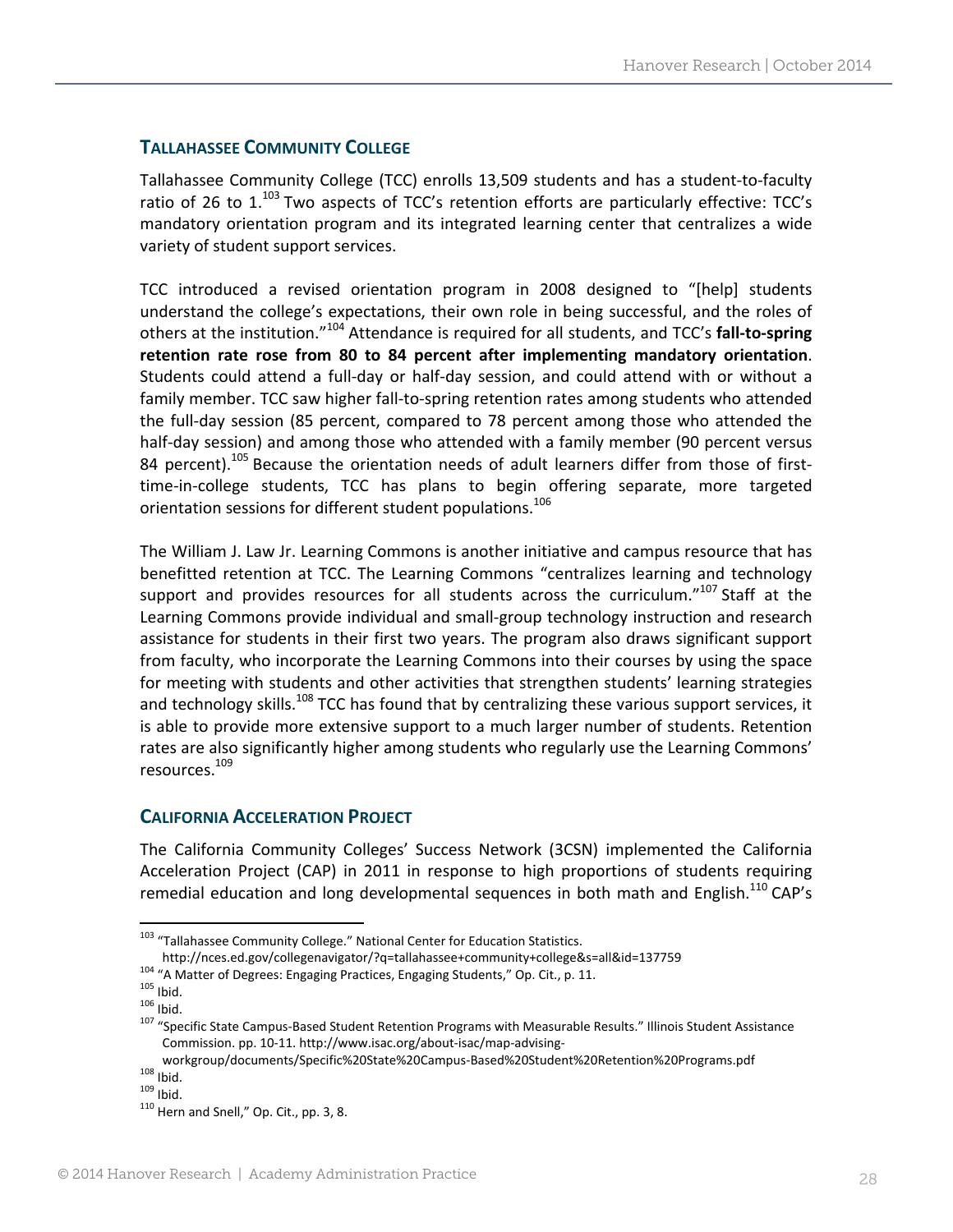leaders sought to "redesign remediation," and built the developmental education program around four key elements:<sup>111</sup>

- **Shorten the remedial pipeline:** replace the remedial sequence with a single course that leads directly to the college gatekeeper course
- **Rethink placement**: allow students at all placement levels to enroll in the accelerated remedial course
- **Align remediation with college courses**: in English, integrate reading and writing. In math create an alternative remedial path for students in majors that are not math intensive
- Maintain the rigor of the college-level course: accelerated developmental classes include the same content and learning goals as the college‐level course

In order to attain these objectives, the CAP program provides extensive professional development for instructors in order to support improvements to both pedagogy and curricula for developmental courses.<sup>112</sup> Professional development resources provided by CAP include workshops and online course materials (including sample assignments and activities and videos of accelerated course instructors in action).<sup>113</sup> Project leaders provide these resources in order to facilitate the following changes in the way educators at community colleges approach developmental education: $114$ 

- Replace discrete sub-skill drill with high-challenge college-level tasks
- Emphasis on low‐stakes collaborative practice on meaningful college‐level tasks
- Just-in-time remediation when needed
- Attention to the affective side of learning

Figures 2.6 and 2.7 summarize the differences in pedagogical design between traditional approaches to remediation and the accelerated model that CAP has used successfully.

<sup>&</sup>lt;sup>111</sup> Quoted, with some modifications for readability, from: Ibid., p. 6.

<sup>&</sup>lt;sup>112</sup> Ibid., pp. 2, 5, 7.<br>
<sup>113</sup> Online resources are available at: "Teaching Accelerated Courses." California Acceleration Project.<br>
http://cap.3csn.org/teaching/

 $114$  Hearn and Snell, Op. Cit., p. 7.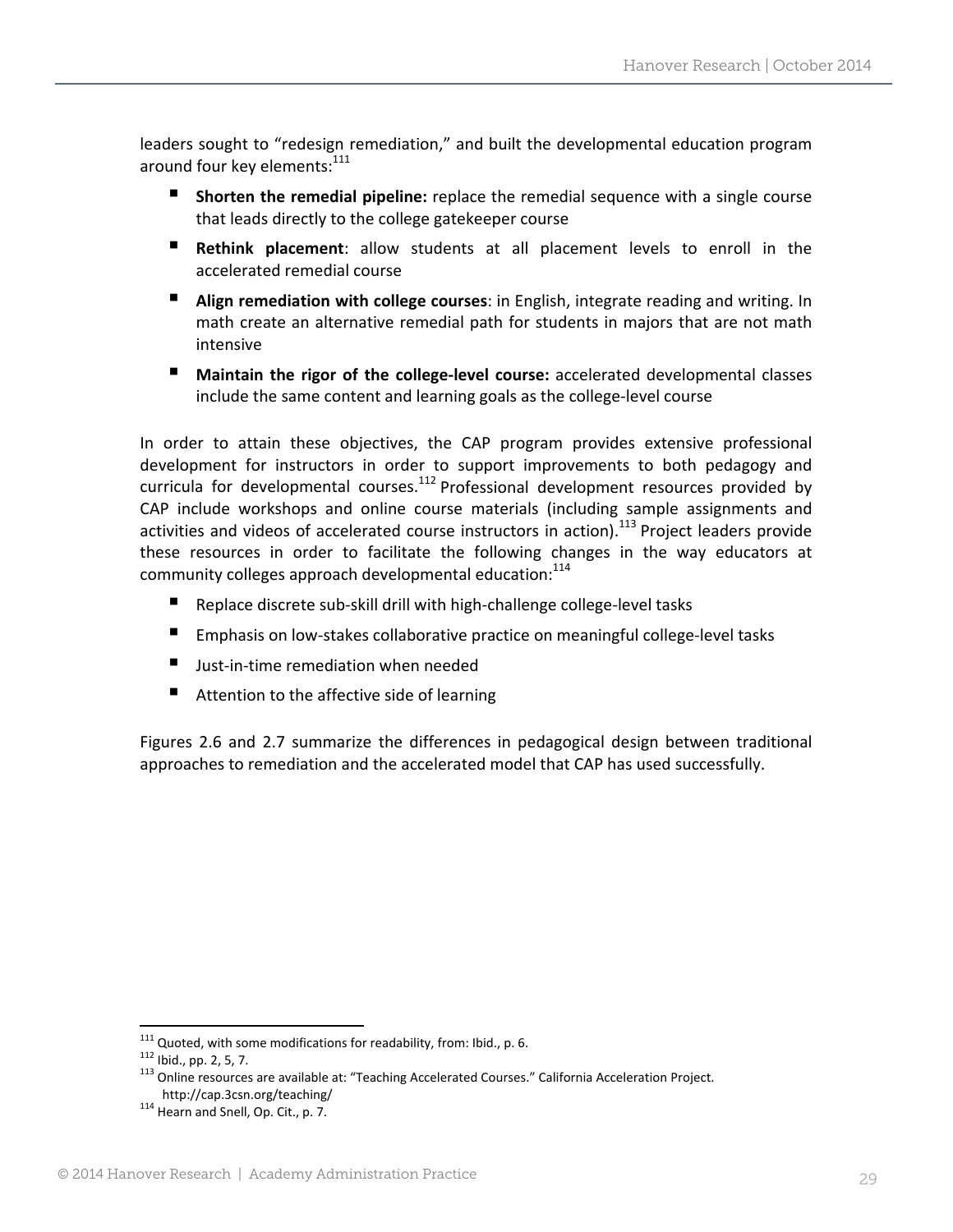#### **Figure 2.6: Traditional vs. Accelerated Remedial English Courses**



Source: The California Intersegmental Articulation Council<sup>115</sup>

#### **Figure 2.7: Traditional vs. Accelerated Remedial Math Courses**



Source: The California Intersegmental Articulation Council<sup>116</sup>

  $\frac{115}{116}$  Ibid., 14-16.<br> $\frac{116}{16}$  Ibid., 21-23.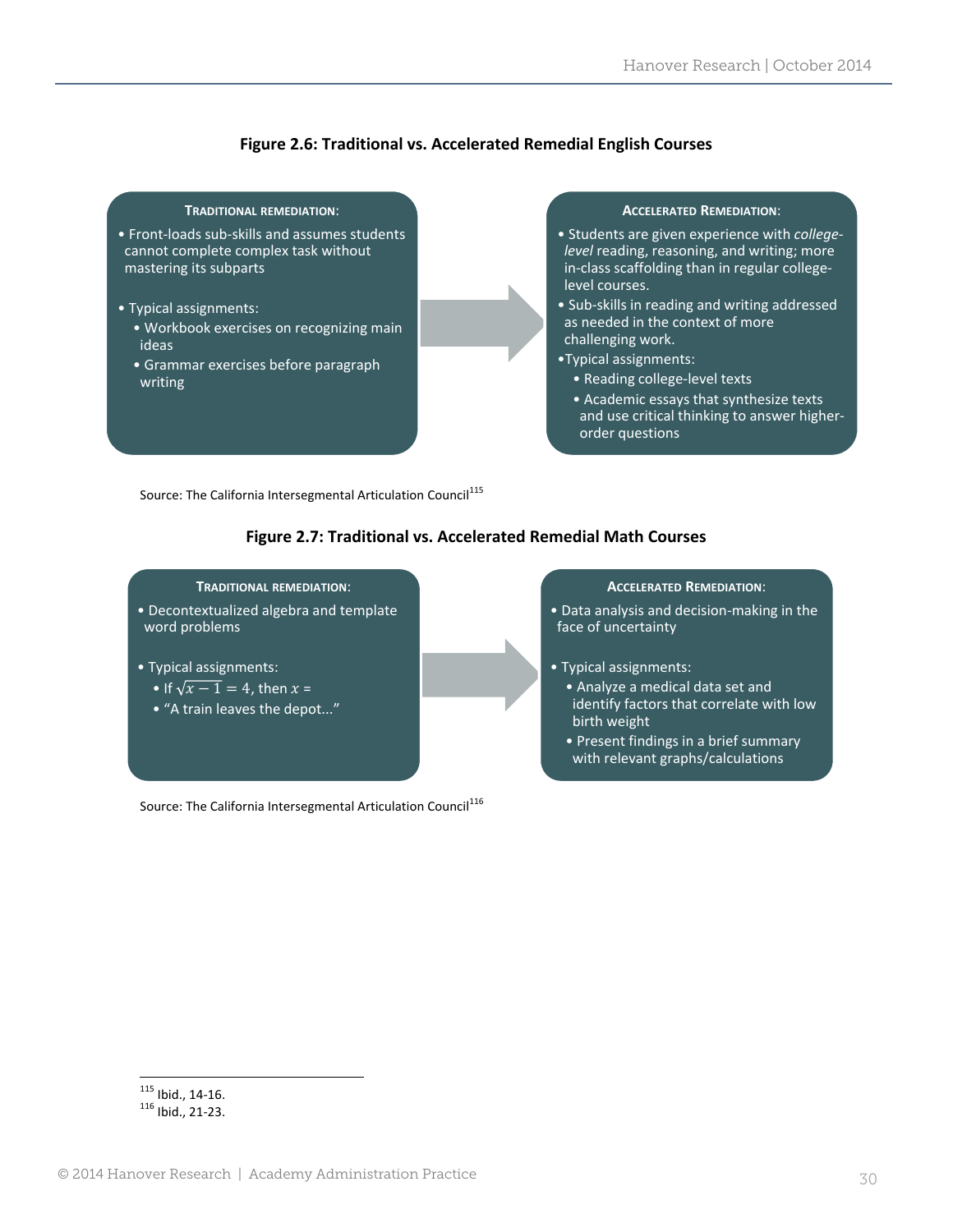# PROJECT EVALUATION FORM

Hanover Research is committed to providing a work product that meets or exceeds partner expectations. In keeping with that goal, we would like to hear your opinions regarding our reports. Feedback is critically important and serves as the strongest mechanism by which we tailor our research to your organization. When you have had a chance to evaluate this report, please take a moment to fill out the following questionnaire.

http://www.hanoverresearch.com/evaluation/index.php

# CAVEAT

The publisher and authors have used their best efforts in preparing this brief. The publisher and authors make no representations or warranties with respect to the accuracy or completeness of the contents of this brief and specifically disclaim any implied warranties of fitness for a particular purpose. There are no warranties which extend beyond the descriptions contained in this paragraph. No warranty may be created or extended by representatives of Hanover Research or its marketing materials. The accuracy and completeness of the information provided herein and the opinions stated herein are not guaranteed or warranted to produce any particular results, and the advice and strategies contained herein may not be suitable for every partner. Neither the publisher nor the authors shall be liable for any loss of profit or any other commercial damages, including but not limited to special, incidental, consequential, or other damages. Moreover, Hanover Research is not engaged in rendering legal, accounting, or other professional services. Partners requiring such services are advised to consult an appropriate professional.